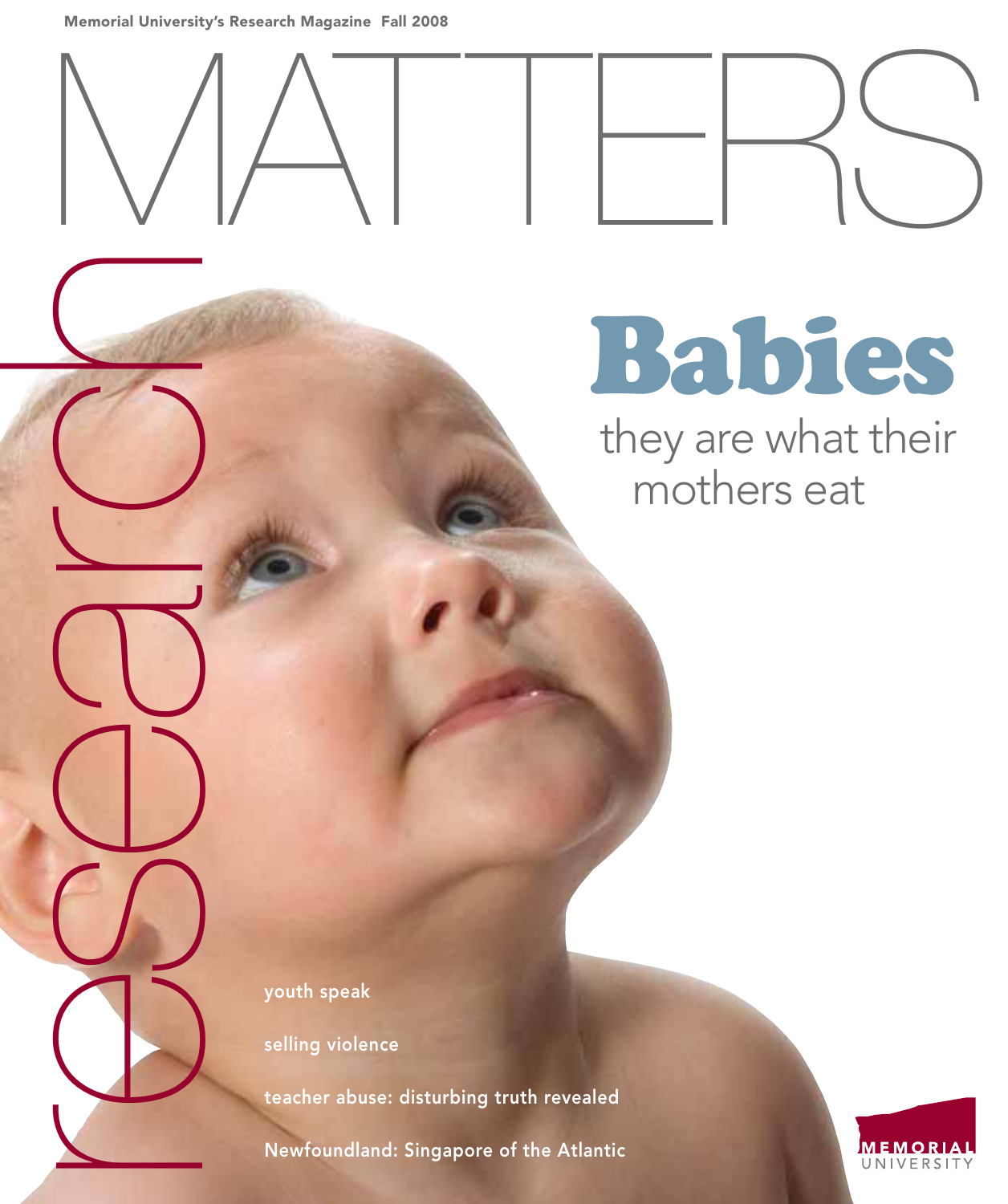### Letter from the editor

I have a confession to make: I am not a graduate of Memorial University. Unlike most Newfoundland and Labrador university graduates, I did not know the MUN tunnel (MUNnel) system like the back of my hand until I started working here. That was five years ago. I can now find my way to almost any building on this expansive campus without ever stepping foot outside. I've gotten to know Memorial pretty well from the inside out, including many of the researchers and what they do.

Since beginning as communications coordinator with research, I have been continually amazed at the pride with which so many researchers talk about their work and its relevance to the people around them. Memorial is about applied research and finding solutions to issues and problems facing our society — some directly and some indirectly. It's research that contributes to our social, economic and cultural and personal well being. This is a concept I've heard referred to as 'translational' research. In other words, it is relevant to you and your community.

In this issue, you'll find stories about exploring the history of our land and our ancestors, a closer examination our educational system: its downfalls and its potential, what Labrador has in common with the moon, the effects of nutrition on babies and many other stories from researchers who are very passionate about what they do.

This is my first *Research Matters* magazine. I'd be happy to hear your comments about this issue and any ideas you have for future issues. Enjoy.

Michelle Osmond

Wickelle Denand

Editor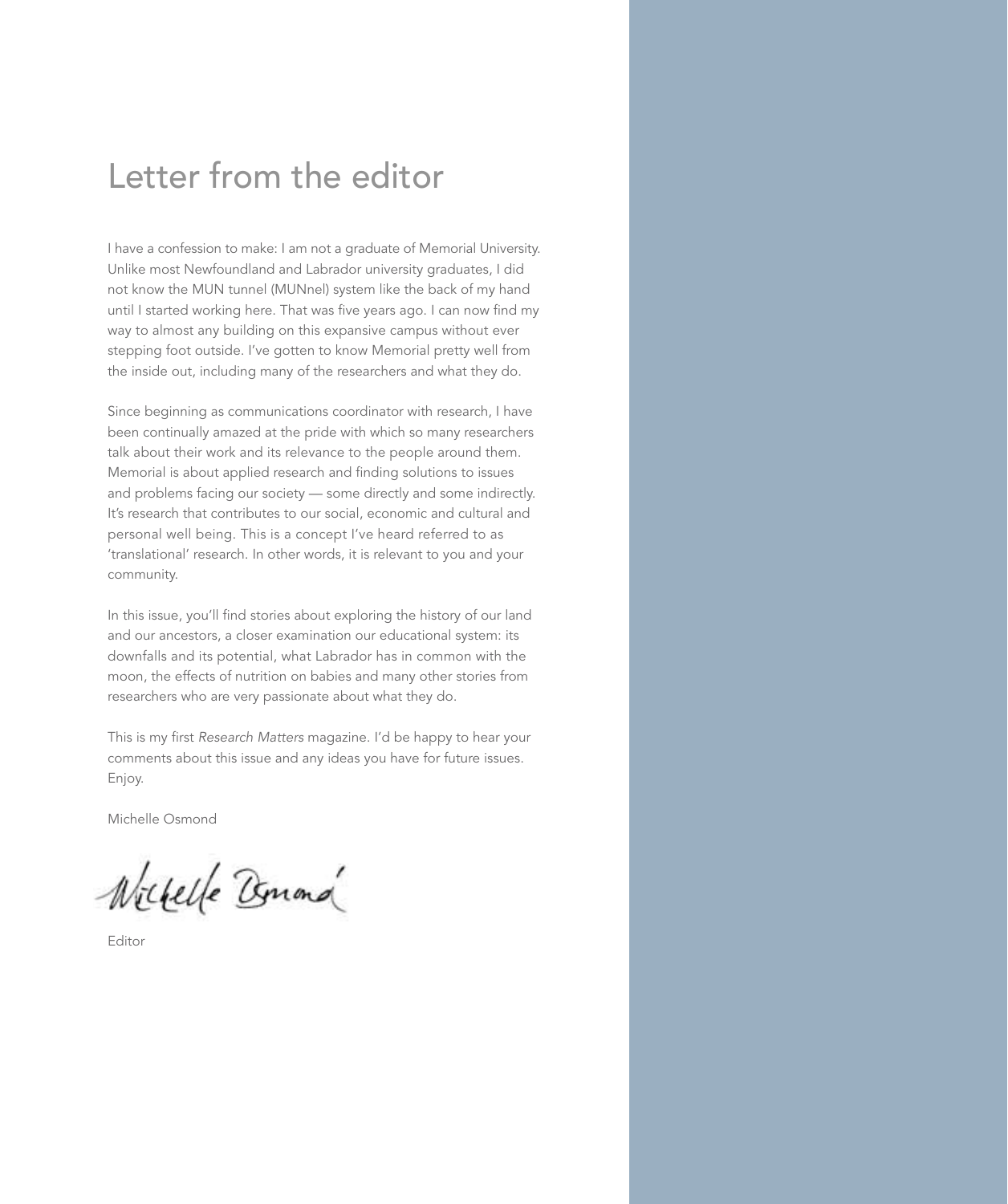## insides **MATTERS**

- **3 Curbing obesity by Jeff Green**
- **4 Between a rock and a hard place by Michelle Osmond**
- **7 Babies: They are what their mothers eat by Kelly Foss**
- **9 Birds of change by Kelly Foss**
- **11 Studying the environment and the future of the most important river in Western Newfoundland by Michelle Osmond**
- **13 Special Ed by Heidi Wicks**
- **15 What pigs remember by Kelly Foss**
- **16 Newfoundland: Singapore of the Atlantic? by Heidi Wicks**
- **19 Selling violence by Meaghan Whelan**
- **21 New alliance studying globalization, youth and habitat in coastal communities by Janet Harron**
- **22 Teacher abuse: Disturbing truth revealed by Heidi Wicks**
- **25 Studying the moon… in Labrador by Michelle Osmond**
- **26 Youth speak by Heidi Wicks**
- **27 Amazing students**
- **30 Winning research**

| <b>Editor</b>                                                    | <b>Art Director</b>                                                                                               |
|------------------------------------------------------------------|-------------------------------------------------------------------------------------------------------------------|
| Michelle Osmond                                                  | Andrea Jackson                                                                                                    |
| <b>Assistant Editors</b><br>Joyce MacKinnon<br><b>Nancy Burt</b> | <b>Graphic Designer</b><br><b>Helen Houston</b>                                                                   |
| <b>Contributors</b><br><b>Writers</b><br><b>Jeff Green</b>       |                                                                                                                   |
| <b>Kelly Foss</b>                                                | Research Matters is published by the Division of Marketing and Communications for the Office of the               |
| <b>Heidi Wicks</b>                                               | Vice-President (Research). Versions of some articles have previously been published in Memorial's Gazette.        |
| Meaghan Whalen                                                   | Please address any comments or suggestions to Michelle Osmond, Editor, Research Matters, Office of Vice-President |
| <b>Janet Harron</b>                                              | (Research), Memorial University, St. John's, NL, A1B 3X5, e-mail: research@mun.ca or phone: 709-737-4073          |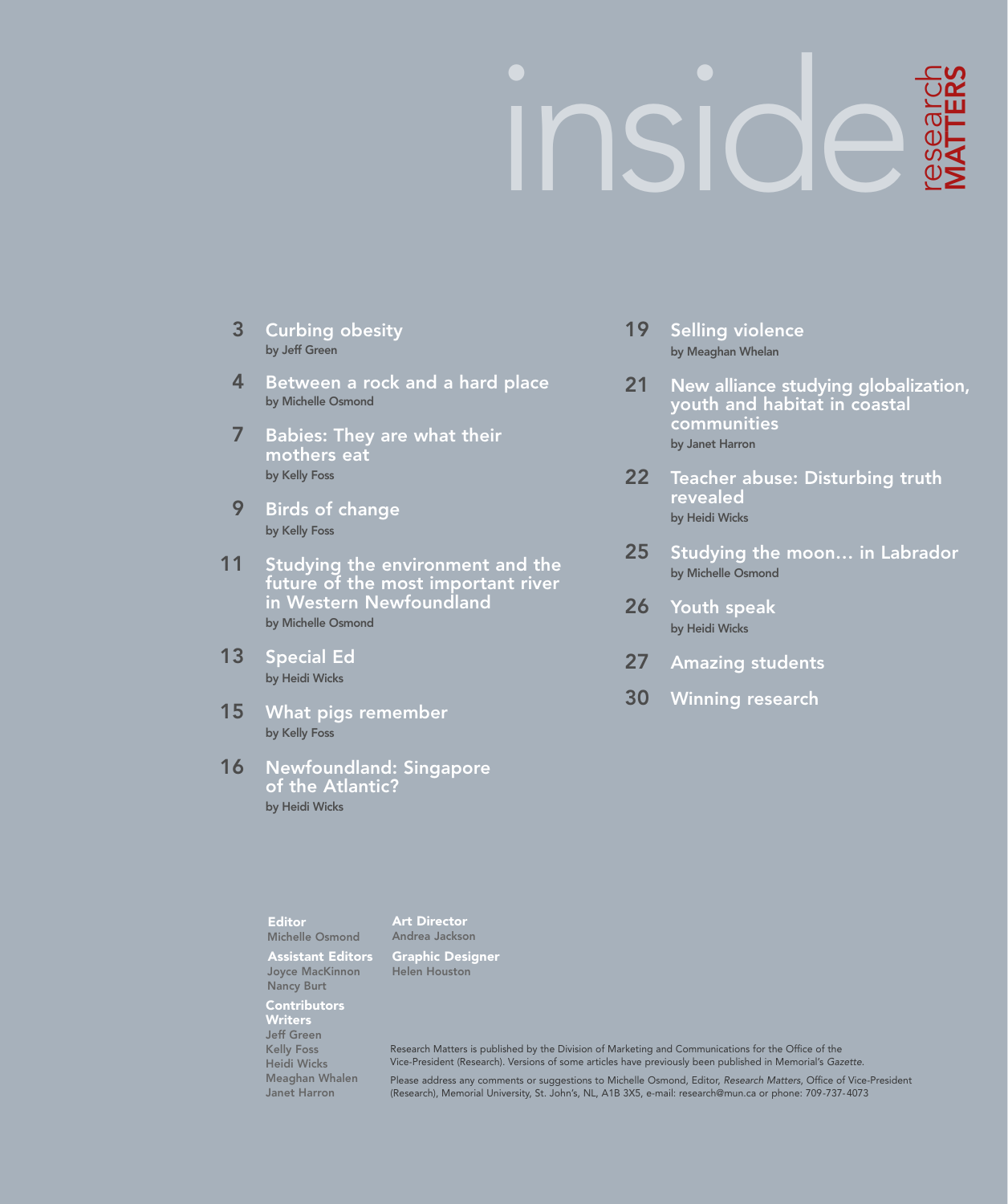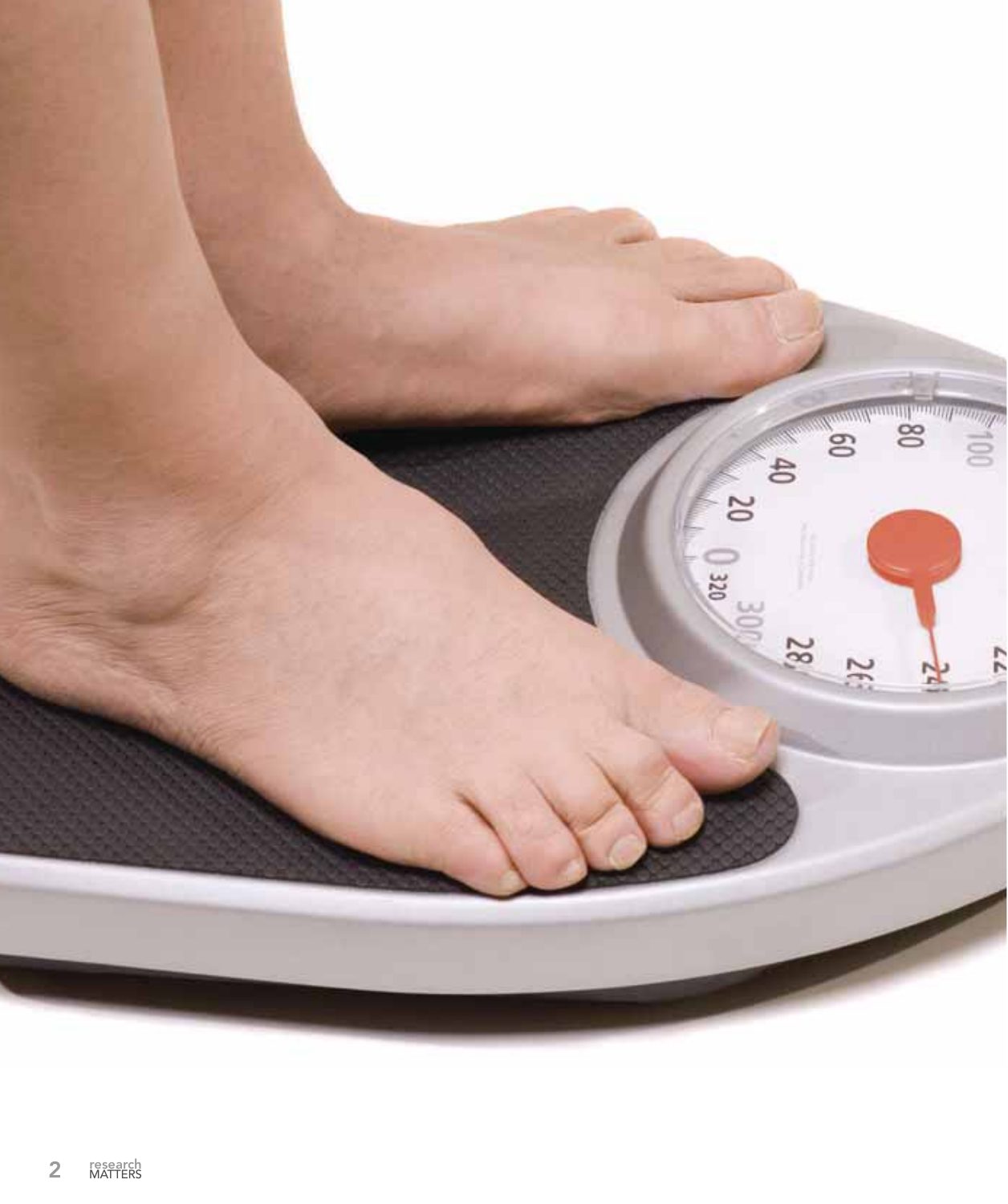# curbing by Jeff Green **obesity**

**A DRAMATIC INCREASE IN OBESITY RATES IN CANADA**— particularly among

"We have shown that after being exposed to hypoxia,our body is utilizing more fat. 33

≊

young adults — has prompted a team of researchers from Memorial University to look at new ways to trigger weight loss for those battling the bulge.

Armed with \$10,000 in funding from the Newfoundland and Labrador Centre for Applied Health Research, the team from the School of Human Kinetics and Recreation analyzed whether or not hypoxia can increase basal metabolic rate — an indirect measurement of total energy expenditure at rest— and possibly lead to weight loss.

It's part of a pilot study to understand a complex issue, said Dr. Fabien Basset, an assistant professor in the school and

the lead investigator. Hypoxia, he explained, is basically a lower oxygen concentration in air that is breathed in and has mainly been used as a means to improve aerobic capacity in high endurance trained athletes. "Lately, new perspectives have emerged from studies on human hypoxia tolerance showing that the majority of weight loss in lean male subjects was attributed to loss of fat mass."

Dr. Basset and his team— which included master's student Chad Workman and undergraduate student Jessica Rideout— set out to examine whether the same effect of hypoxia could be triggered in sedentary males. To test their theory, they recruited 11 young men between the ages of 19 and 25 with a body mass index of 25. All but one was considered moderately overweight and unfit. The researchers used a machine that simulated high altitude — 4,000 metres above sea level. The participants strapped on a special face mask through which they breathed in a hypoxic air mixture using a piece of equipment known as the Go2Altitude.

Researchers assessed participants' energy outflow before and after the treatment following an overnight fast. The results were interesting. "We have shown that after being exposed to hypoxia, our body is utilizing more fat. Let me put it to you this way, if 55 per cent of your energy was coming from fat before the exposition, you increased this value after being exposed," noted Dr. Basset. "It is an important start. Our research provides valuable information for future research in the area of hypoxia as a new therapeutic strategy to improve the management of weight loss." ■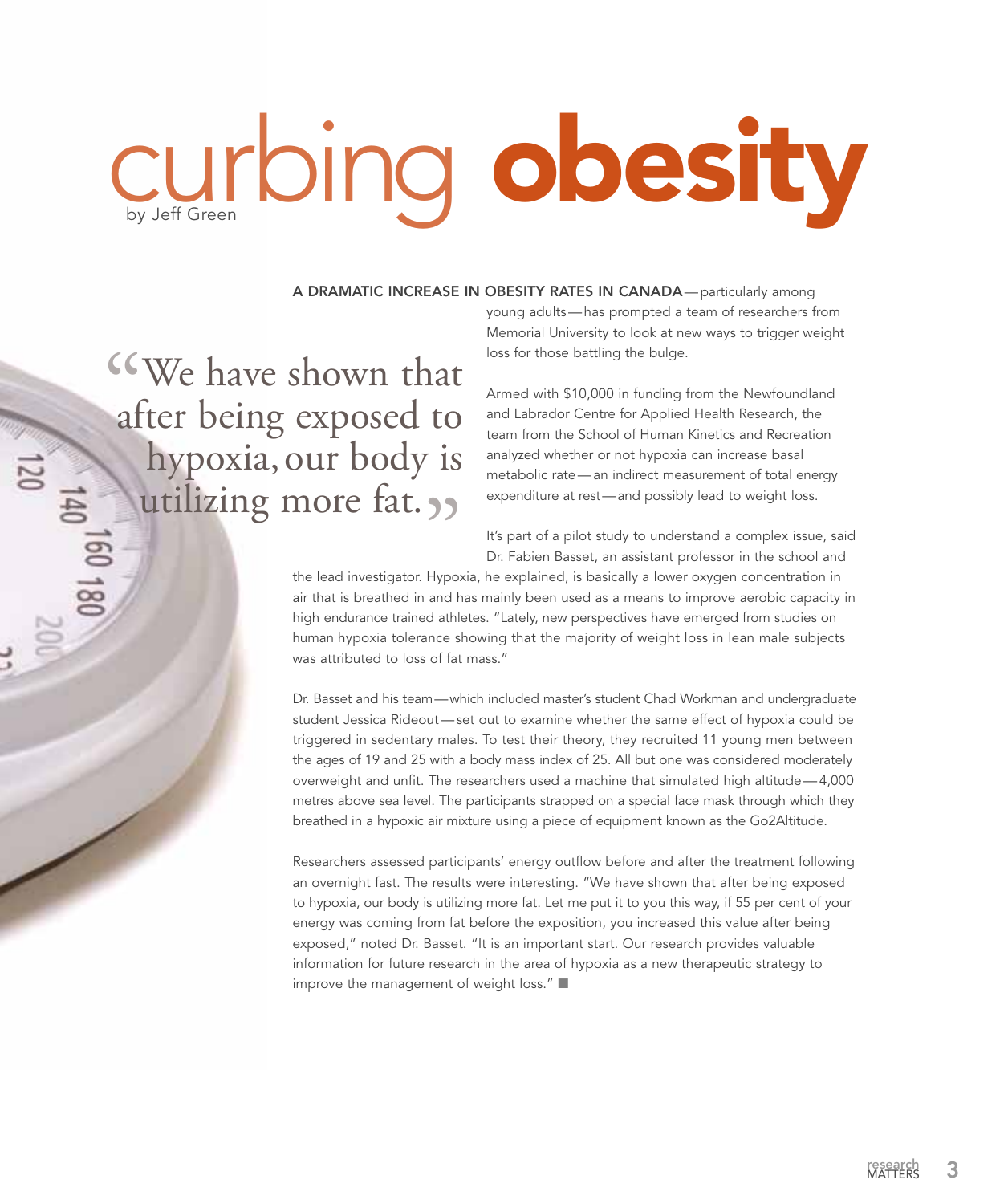

## **Between a rock and a hard place:**

### STUDYING THE COMMON HISTORY OF GRANITE IN NEWFOUNDLAND AND IRELAND

by Michelle Osmond

### **THE CONNECTIONS BETWEEN NEWFOUNDLAND AND IRELAND have**

been long documented. Cultural, genealogical, social and geographical similarities have been the subject of much research. In fact, Memorial University is home to a Canada Research Chair in Irish Studies and an Irish Studies Collection, consisting of 15,000 books and more than 60 subscriptions to magazines and scholarly journals, reflecting the richness of Newfoundland's Irish heritage.

Dr. Derek Wilton, professor in Memorial's Department of Earth Sciences, first became interested in the geological similarities between Newfoundland and Ireland in 2006 when Dr. Martin Feely at the National University of Ireland (Galway) contacted him. Dr. Feely wondered if he'd be interested in applying to the Irish-Newfoundland Partnership for a collaborative research grant to compare molybdenite-bearing granites between Newfoundland and Ireland. "I jumped at the opportunity," said Dr. Wilton. "While I had heard that the partnership funded research, I was under the mistaken impression that the program was restricted only to social science and arts projects." They were awarded 10,000 euros and were the first earth sciences project to receive funding in this program.

Dr. Wilton, Dr. Feely and Dr. David Selby from Durham University (UK) completed field work on the Burin Peninsula, the Terrenceville-Rencontre East and south of Buchans areas. "Last October I spent three weeks visiting and sampling various occurrences in remote areas along the south coast of Newfoundland with Dr. Selby, along with a post doc and grad student from NUIG and Dr. Andy Kerr from the Newfoundland and Labrador Department of Natural Resources," explained Dr. Wilton. "Dr. Selby is world expert on Re-Os dating of molybdenites and a key component of the research will be to date the granites and their mineralization."

They are comparing Newfoundland and Labrador, and Irish molybdenite-bearing granites, because it's been documented that they all formed about the same time in a common continent, and were, at least in part, contiguous. By comparing the chemistries and ages of the granites and molybdenites, the team is hoping to either define similarities or differences between the crusts that underlay the ancient, ancestral (now dismembered) continent. All of which will add to knowledge of how the planet works and how it has changed over time.

"Newfoundland and Ireland were once in proximity as part of the Gondwanan supercontinent. They were subsequently separated 180 million years ago with the opening of the Atlantic Ocean," explained Dr. Wilton. "Just like reconstructing human geography following the separation of Irish and UK people from their descendants in eastern North America, we will attempt to reconnect the family history of granites, and their associated mineral showings, in that ancient continent which existed before the forces of plate tectonic separated them." ■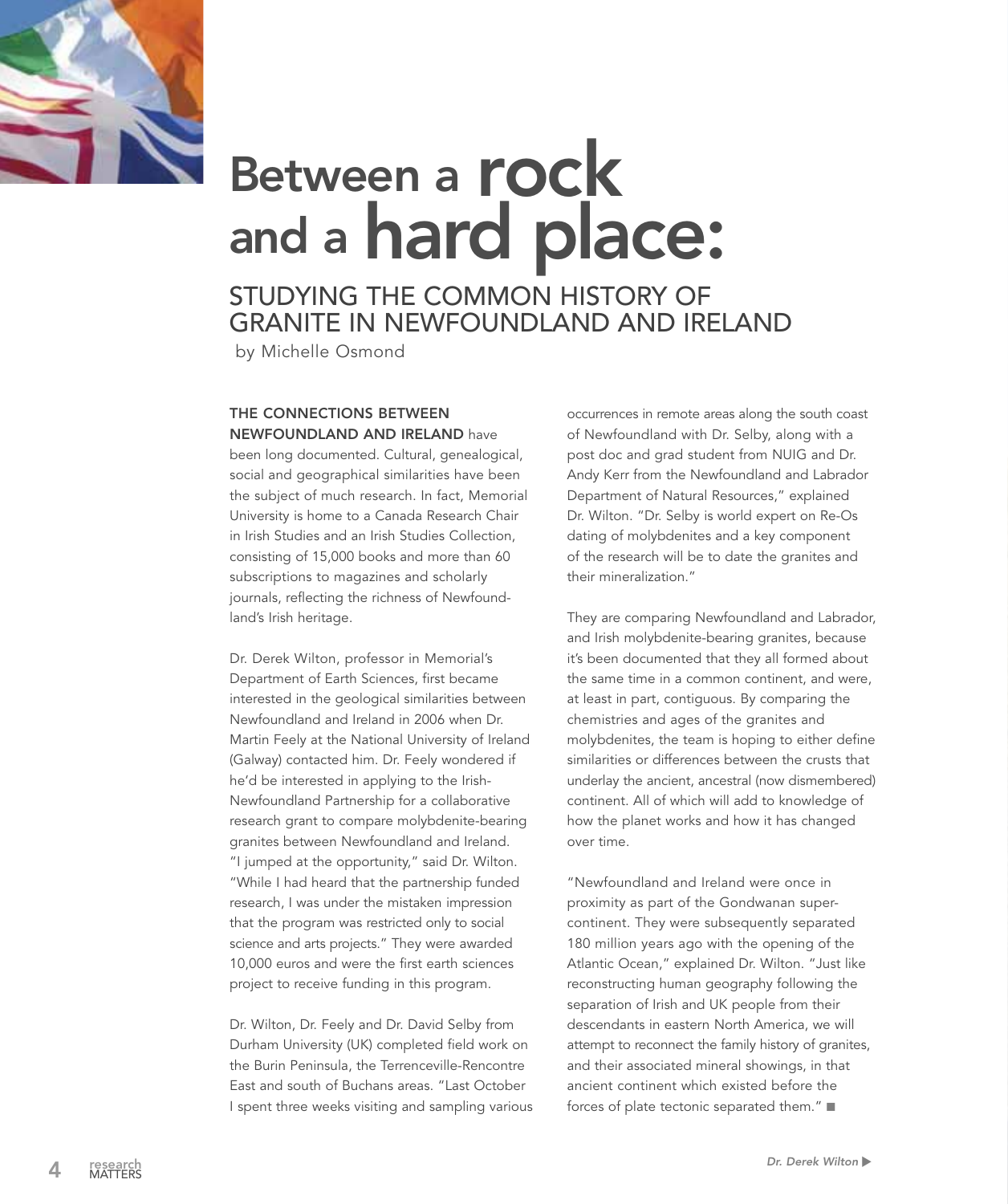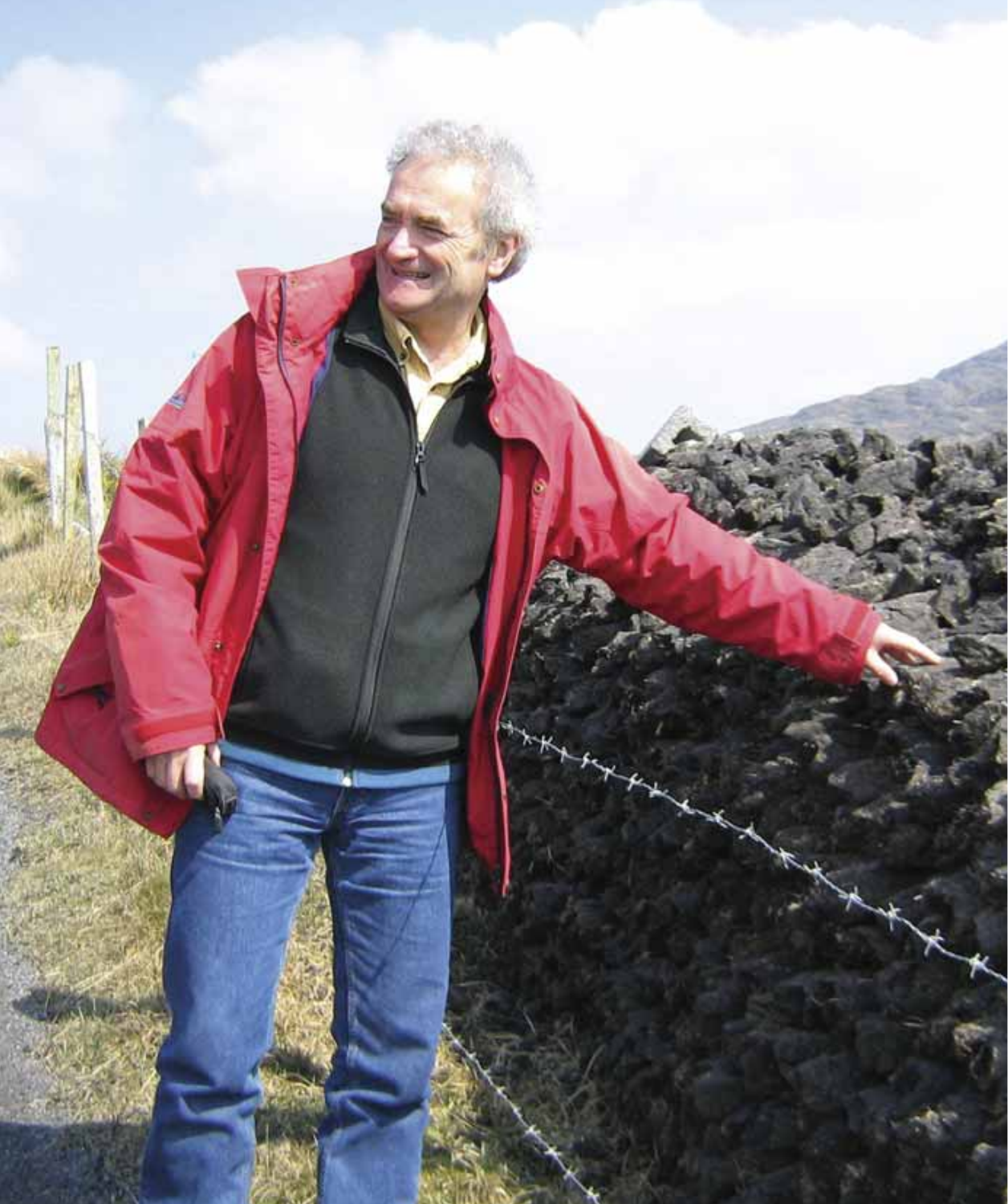

they are what their mothers eat

by Kelly Foss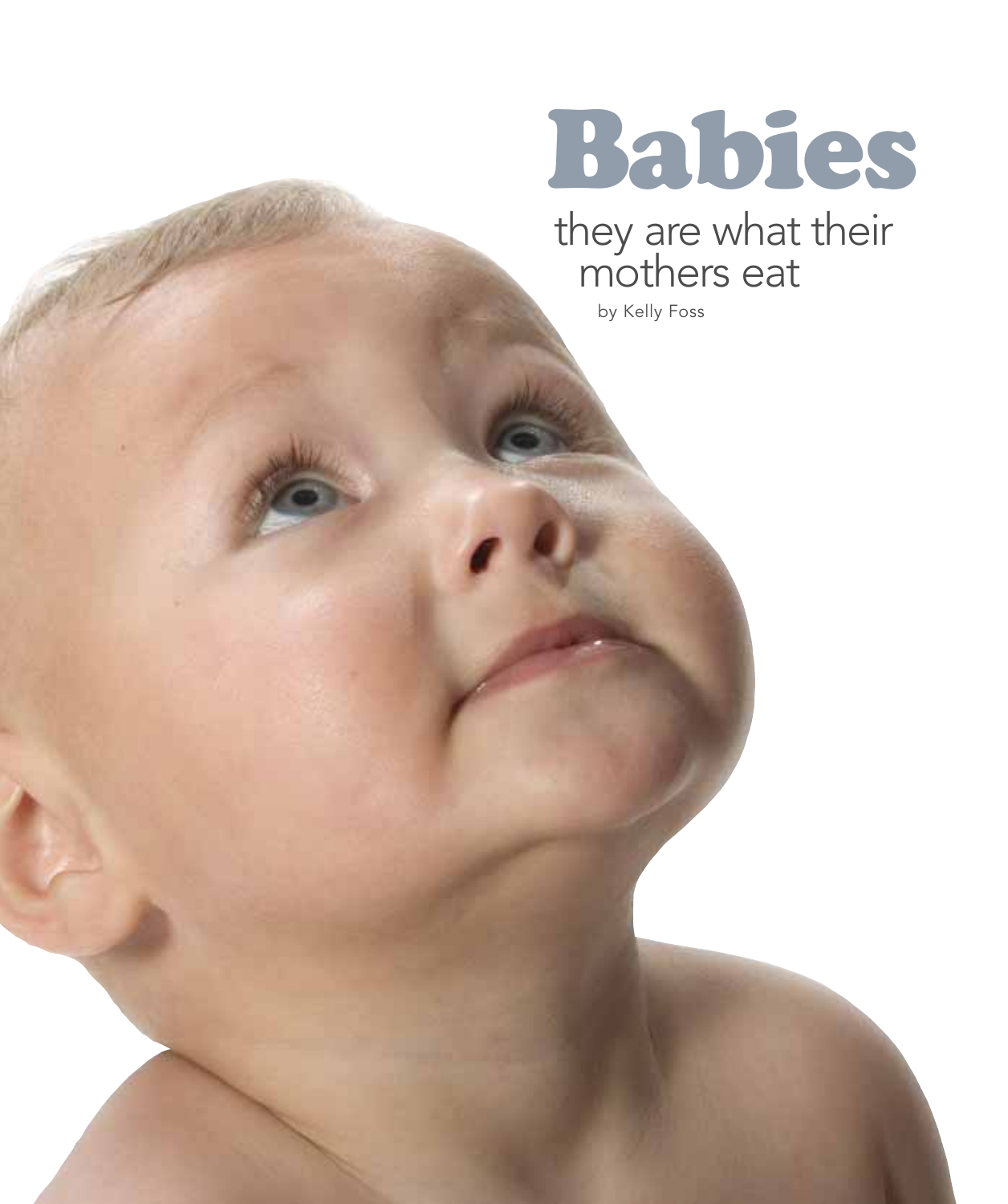**MOTHERS WHO CONTINUE** to eat a diet high in saturated fats while pregnant and nursing are risking the future health of their children. That's the message from Dr. Sukhinder Kaur Cheema, an associate professor with the Department of Biochemistry.

She has spent years researching nutrition and how it affects health. In particular, she has looked into obesity and diabetes and the cardiovascular troubles they cause. Her current research is based on previous studies which showed that the diets of women who were malnourished during wartime had long-term effects on their children. However, Dr. Cheema notes that little research has been done to see impacts of a high fat diet, until now. Dr. Cheema, along with her PhD student Kanta Chechi, is researching the effects of mother's diets high in saturated fats on the health outcomes of the offspring.

"The Western diet is very high in fat," she said. "We also eat the wrong kind of fat in our diet, saturated fat, which can have a damaging effect on your health versus unsaturated fat which is considered beneficial. That's where a lot of today's health problems are coming from."

Dr. Cheema conducted her study on a mice species that is prone to atherosclerosis, a common arterial disease in which raised areas of plaques form on the inner surfaces of the arteries obstructing blood flow. She fed the mice a diet rich in saturated fat, which reflects the typical diet of the North American population. The offspring of these mice were fed regular diets after their birth, modeling the societal norm of feeding children healthy foods.

"We found major effects," she said. "By feeding this diet to the mother, the offspring of those mothers had high cholesterol, lipid and triglyceride levels in their blood, even after they only ate a good diet during their lives. We also found that certain genes that control those parameters were changed in the offspring. So we certainly found long-term effects. In addition, we found if these mice continued on a post-natal diet that is high in saturated fats, then the detrimental effects of the mother's diet got even worse," she added." But if the offspring went on a healthy diet then they could partially divorce themselves from the negative effects of the mother's diet. So eating healthy for these offspring is especially important."

Dr. Cheema looked at the animals aortas, how they contracted and relaxed and how they pumped blood to the body to see if that had changed at all. "These functions control blood pressure and reflect the onset of atherosclerosis," she said. "We found the aortic function was different in the offspring from mothers fed a saturated fat diet when compared to the mothers fed a normal diet."

Dr. Cheema says this might explain why some people still have problems even if they eat well and exercise. She adds that the research does indeed prove that people are born with certain genes, passed on to them by their mother and grandmother, which control their health outcomes.

"The message here is when we eat, we're not just eating for us, we are also eating for the next generation as well," said Dr. Cheema. "So it's not just your own health, but also the health of your children that is in your hands." ■

**"The message** here is when we eat, we're not just eating for us, we are also eating for the next generation as well.  $\overline{u}$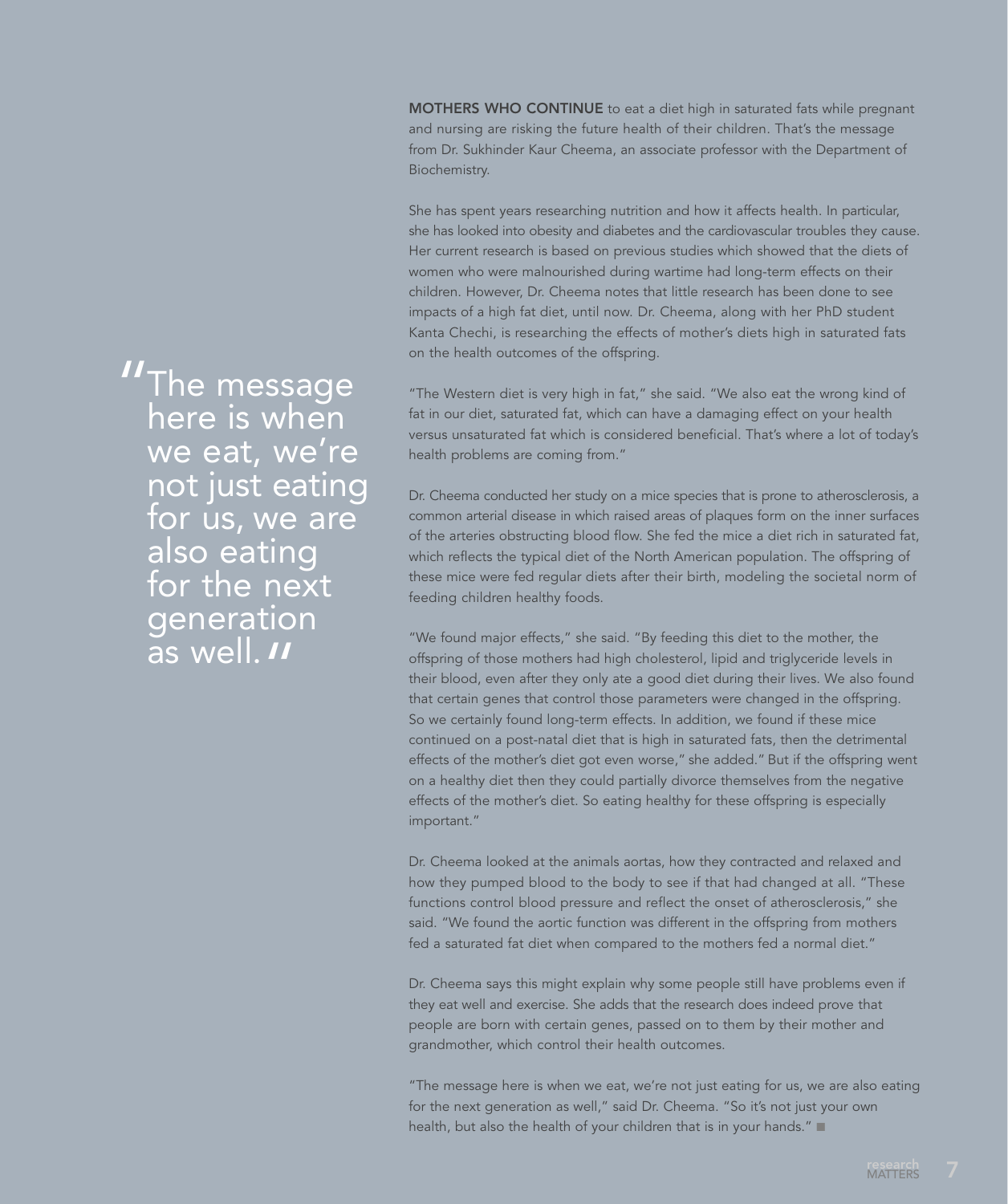## Birds **by Kelly Foss**



**Chara**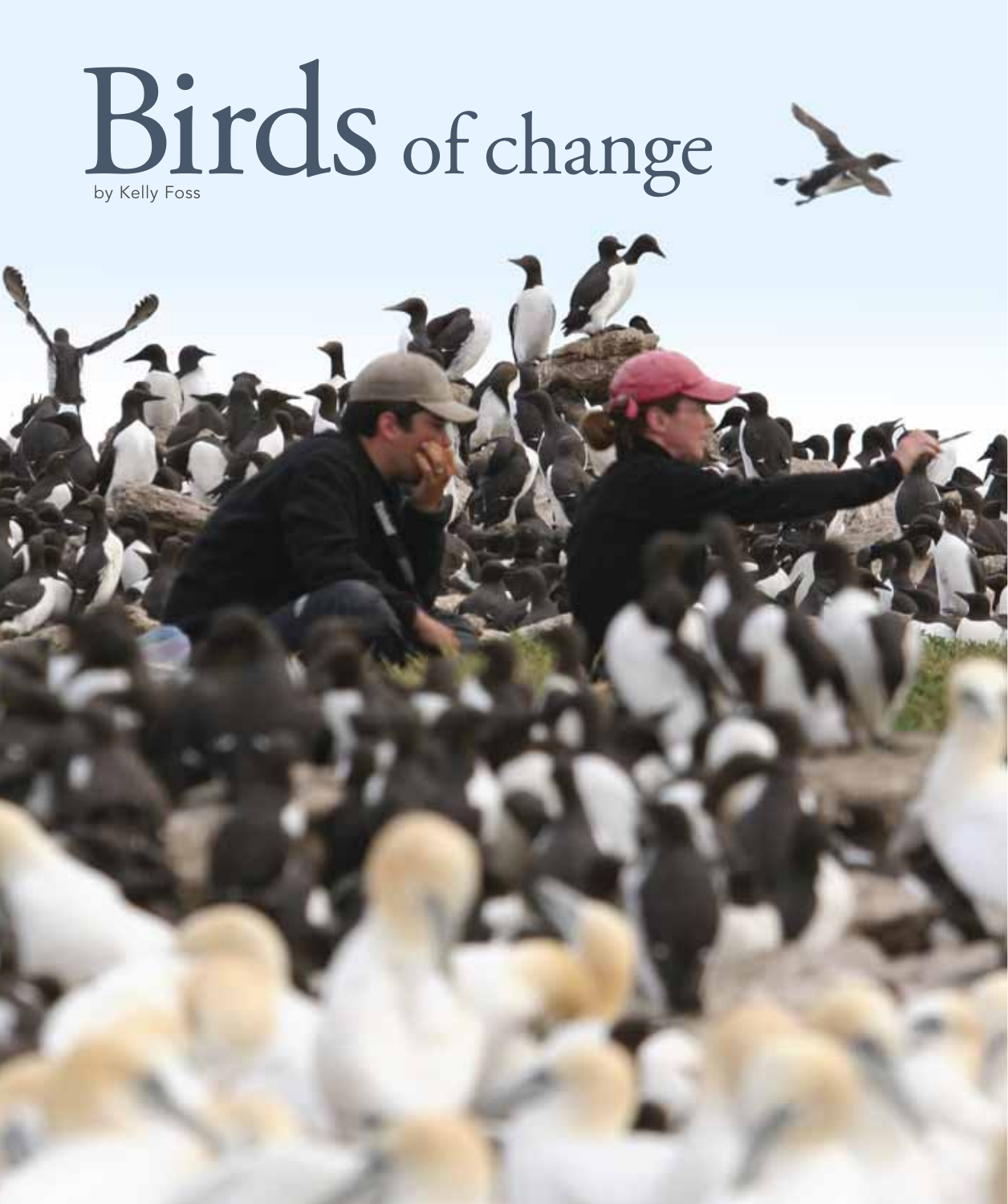**THE COMMON MURRE** may only weigh a kilogram, but researchers at Memorial University consider these seabirds to be comparable to Olympic athletes. They are watching the species carefully, in particular to see what they can learn about the impacts of climate change.

Dr. Bill Montevecchi of the Department of Psychology has been studying the behaviour of seabirds for more than 30 years. In that time, technology has made major changes to the kinds of information he, his post-doctoral researchers and graduate students can now track.

"We have always worked on seabird islands where we could get really close to the birds and watch them, weigh them, measure them, measure their chicks, get fish from them and figure out what they were eating," said Dr. Montevecchi. "Yet we were not able to integrate that information with what the birds were doing at sea. We simply could not track free-ranging seabirds." But in 1999 everything changed. That's when Dr. Montevecchi and his team started using small light-weight bird-borne devices with which they could track birds and directly assess their foraging tactics at sea, taking their research to a new level.

"Now we can ask what individual free-ranging birds do at sea, what kinds of decisions they make, where they go and how they are affected by changes in water temperature, fish distributions and ocean climate in general," explained Dr. Montevecchi. "These microtechnology devices allow us to now interrogate free-ranging seabirds in ways that were not previously possible."

Dr. April Hedd, a teaching post doctoral fellow in the Department of Psychology, and Paul Regular, one of Dr. Montevecchi's graduate students in the Cognitive and Behavioral Ecology Program studied murres on Gull Island in Witless Bay and on Funk Island for much of the summer in 2007 and 2008. Mr. Regular says the insight gathered from these devices was nothing short of incredible, particularly the lengths to which the birds would go to find food.

"The birds we are studying on Funk Island fly 60 kilometres, and dive to a maximum of 150 metres for up to three minutes to find fish," said Mr. Regular. "They feed themselves, get some for their chicks and then fly back 60 kilometres— and they do that twice each day!"

According to Dr. Montevecchi, their studies of the birds' eating patterns have shown some clear indicators of the impacts of climate change. "Cold blooded animals like capelin, which murres feed on, are going to be pushed around if the Labrador Current gets warmer or shifts offshore or inshore," he said. "If the ocean temperature changes, those fish could be in very different places horizontally or at deeper depths. The birds that eat them will have to solve that problem. For these seabirds there is no breakfast, lunch or dinner there are just varying and transient degrees of satiation or hunger depending on whether or not they have the physical and mental abilities to find and catch fish."

"The seabirds and our ever-increasing capabilities to investigate their behaviour at sea are providing a real-time assessment of what is actually happening in the ocean. "

Dr. Montevecchi added that such changes in seabird activities and diets have already begun to appear. "The murres are now often diving over 100 metres to get capelin, whereas before they might seasonally get them inshore by diving down 10 or 20 metres," he said. "The seabirds and our ever-increasing capabilities to track them and investigate their behaviour at sea are providing a real-time assessment of what is actually happening in the ocean. The seabirds are ultimate fishers, they have to find fish. If they don't get it right, if they don't eat for three or four days, they die. Mother Nature can be very generous, but she can also be unforgiving and doesn't take any prisoners." ■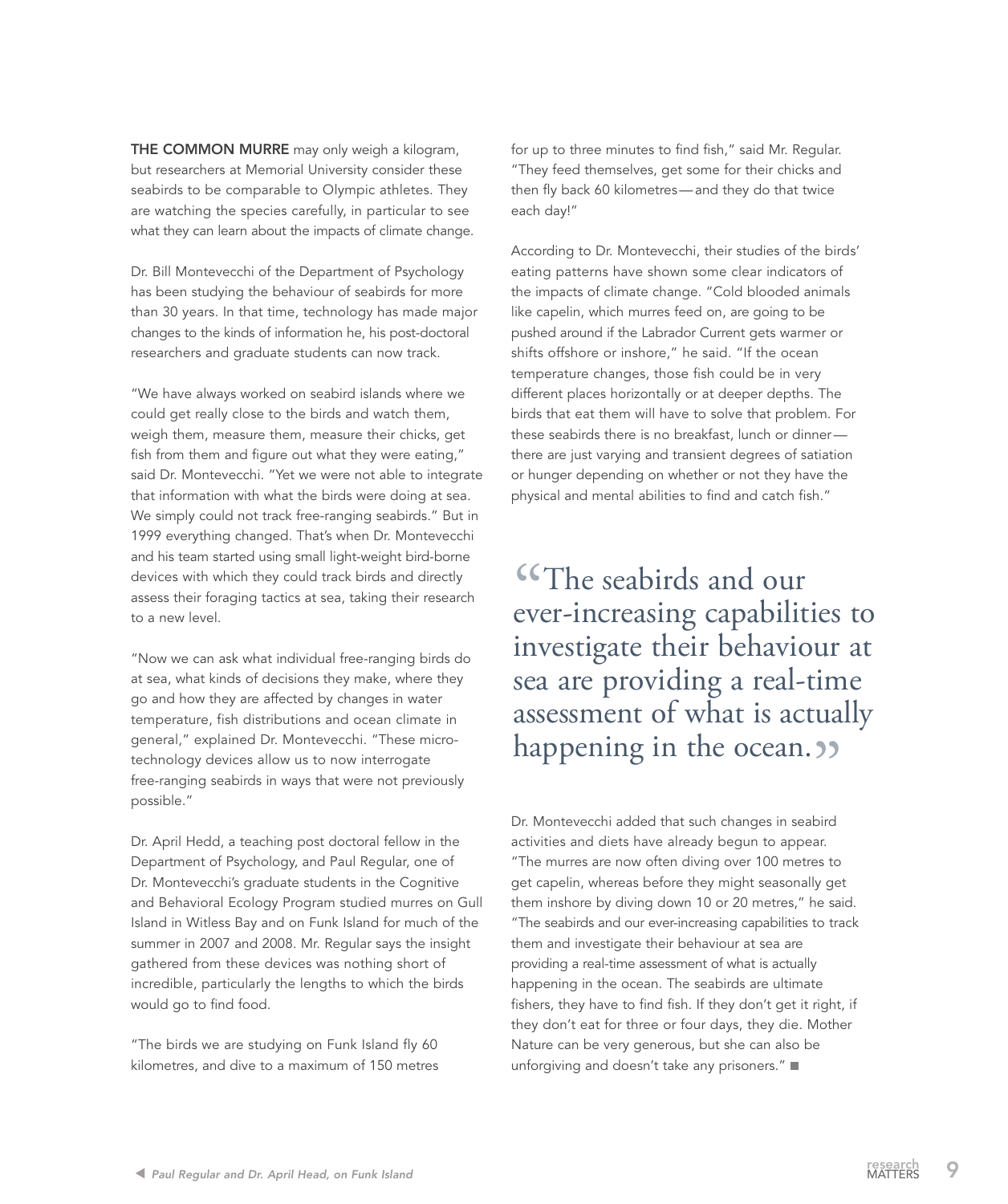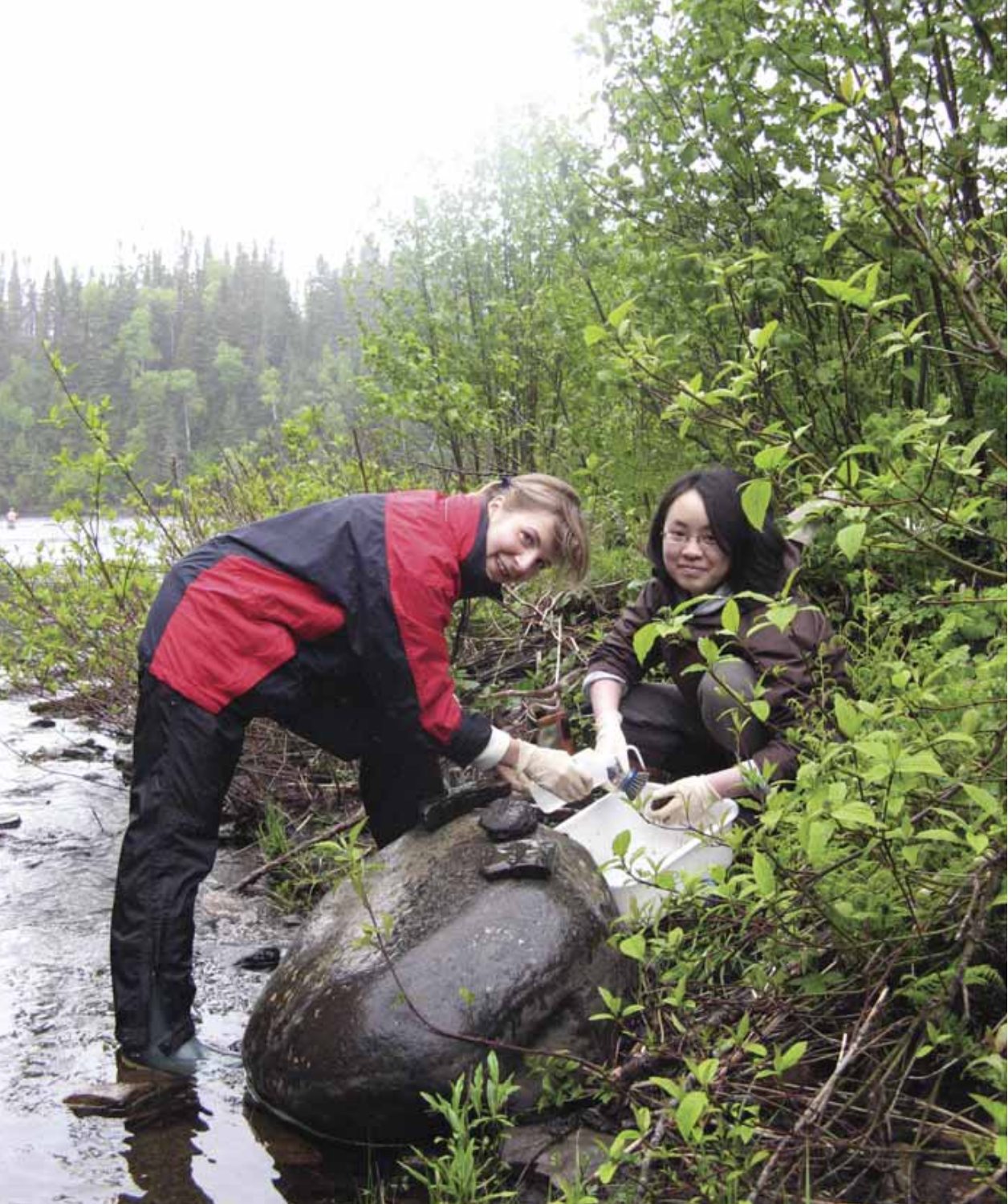$II$  It could be as simple as dipping a chip and getting an instant, easy-to-read response. 77



## STUDYING THE ENVIRONMENT and the future of the most important river in Western Newfoundland

by Michelle Osmond

### **EARTH SCIENCES, CHEMISTRY AND**

**ENGINEERING RESEARCHERS** are collaborating on a project that will help determine what happens to the future of the Humber River. The results could have an impact on how the river will respond to anticipated changes in climate, tourism, aquaculture, agriculture and local industry.

Dr. Sue Ziegler with the Department of Earth Sciences, who is the principle investigator in the project, Drs. Erika Merschrod and Christina Bottaro from the Department of Chemistry, and Dr. Kelly Hawboldt from the Faculty of Engineering and Applied Science, have received roughly \$60,000 per year for the next three years to launch this multidisciplinary research program to study the effects of human impact in the Humber River Basin.

"What's really exciting about this project is that we can take a very comprehensive 'source-to-sea' view of the river basin, because of the wide expertise of the researchers," said Dr. Merschrod. "We can track the human impact from its source to its eventual fate downstream. From large-scale biogeochemical processes, which can be connected to phenomena such as climate change, to the more local effects of human impact such as industrial contaminants or human waste."

The "wide expertise" means a chemical engineer to identify the source of human based discharges into the water body (e.g. sewage outfalls) and what needs to be measured, chemists who will conduct the measurements, and an earth scientist who will

determine how all of these things flow through the river and impact the wider environment. The information can then be used by the engineers and chemists to identify the sources having the most significant impact and developing technologies or methods to minimize this impact.

The researchers will also be developing new environmental monitoring technologies making this type of work more efficient and accessible in future. For example, microfluidic technology (very tiny tubes embedded in a small chip) will enable researchers to assess water quality in remote areas at lower cost and without complicated equipment. As Dr. Merschrod puts it, "it could be as simple as dipping a chip into the well or other drinking water source and getting an instant, easy-to-read response."

The project, titled Development of a Source-to-Sea Understanding and Monitoring Capabilities for Assessing Human and Climate Change Impacts on Water Resources in the Humber River Basin, is funded through the Humber River Basin Project (HRBP).

As recently reported in the 2008 Research Report, the HRBP is an umbrella network of researchers working out of Sir Wilfred Grenfell College's Centre of Environmental Excellence. From environmental studies focusing on the river's potential as a drinking water source, to historical analysis of how the people have used this river to help them survive, the project is an integrated approach to ecological assessment and long-term monitoring. ■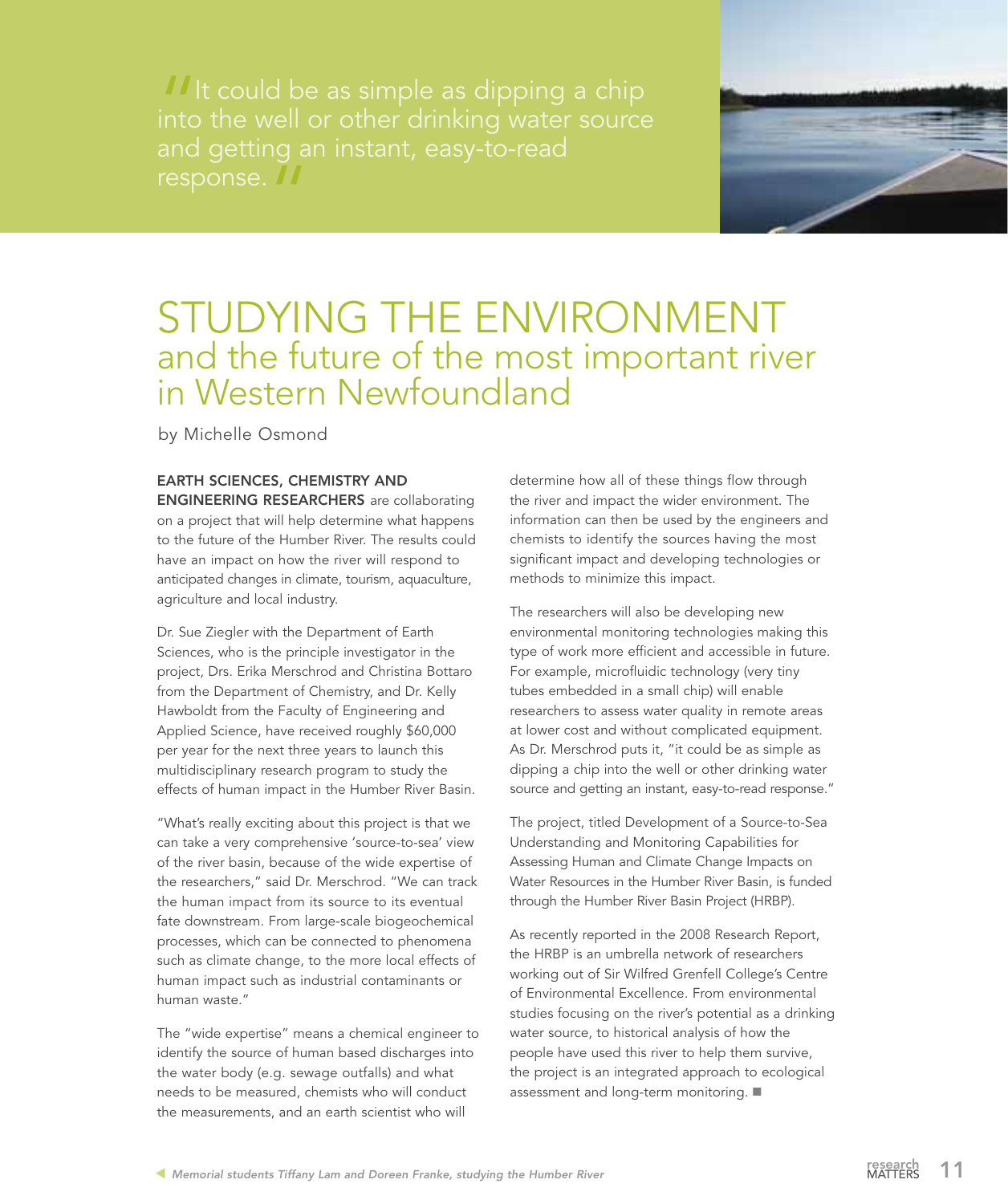## SPECIAL E by Heidi Wicks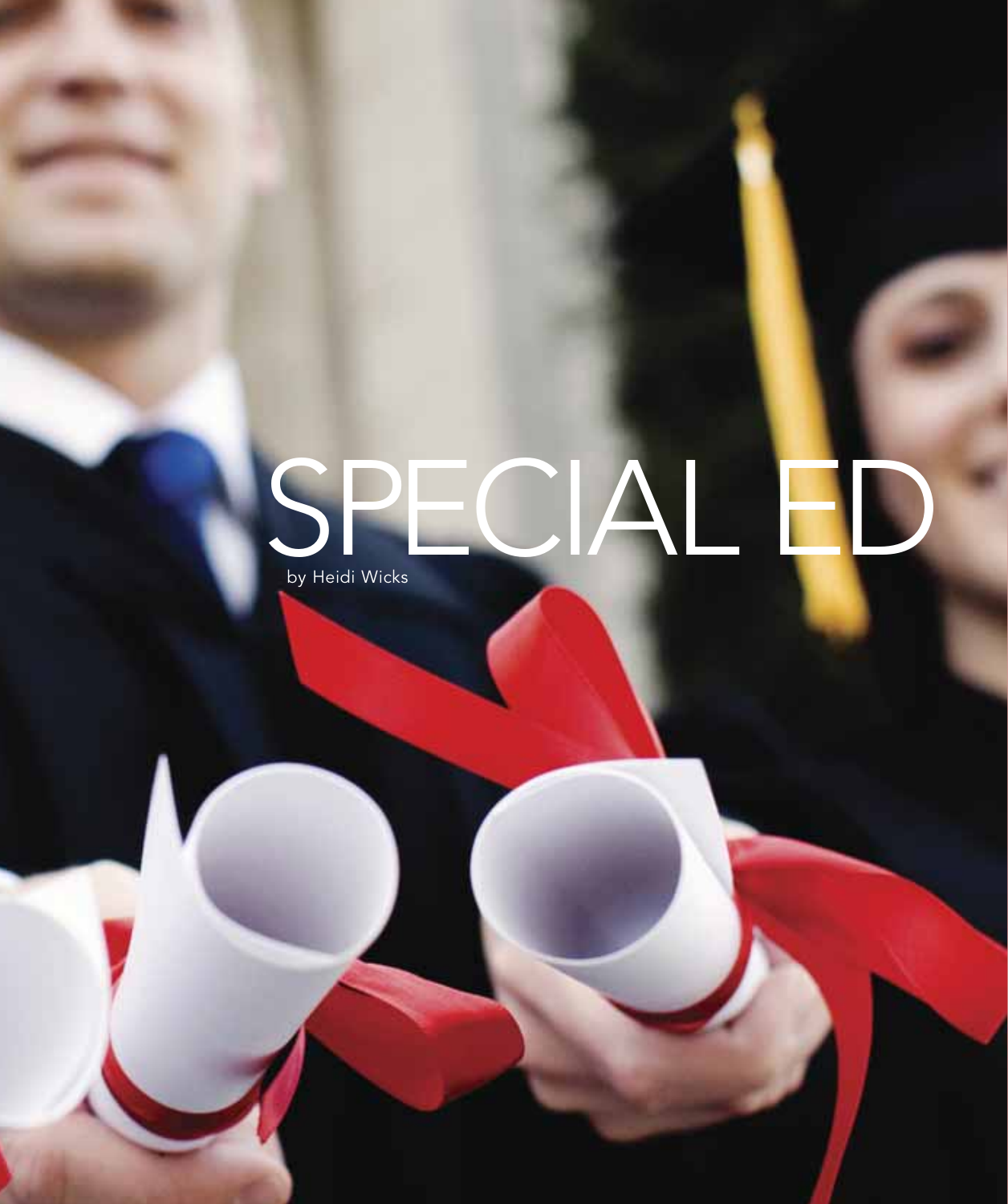

▲ *Dr. Dale Kirby*

 $\prime\prime$  I think it's important for academics to bridge the ivory tower/real world divide and reach out to people outside of the immediate academic community. **II** 

**DR. DALE KIRBY EDUCATES PEOPLE ON**… well, education. His job is to look at why some groups in Canada run into barriers when it comes to learning. That's why this Faculty of Education professor has been chosen by The Canadian Council of Learning as a Minerva Scholar for 2007, a travelling, national forum through which the work of six prominent Canadian learning researchers can be celebrated each year and shared with Canadians from all walks of life.

"I think it's important for academics to bridge the ivory tower/real world divide and reach out to people outside of the immediate academic community," said Dr. Kirby, "Certainly if you look at the CURA [Community-University Research Alliance] research, it's an embodiment of the whole Wisconsin idea of bringing academic research and the work of academics to the general public."

Though today he is an acclaimed scholar, Dr. Kirby doesn't forget his days as a student activist, where he enthusiastically (he's a self-professed former rebel) argued that financial blockades were the main deterrent from gaining post-secondary education. He recognizes more than just a green obstruction in today's educational barriers.

"The institutional, situational, dispositional and academic barriers, what they are and why they are barriers for certain groups in Canadian society," he identified as some of the areas he is interested in, adding, "What we can do to encourage more people to participate in post-secondary education is another important part of my research. I hope my research will help spread the word about the importance of lifelong learning, especially to the people who hold the reigns of power. I hope they'll be encouraged to step up and help provide these solutions that we need so desperately for many reasons."

The Minerva Scholar lecture series is a unique opportunity to understand how research can inform and affect learning for all Canadians. The tremendous acclaim sent Dr. Kirby across the country in February and March to deliver lectures on his research. ■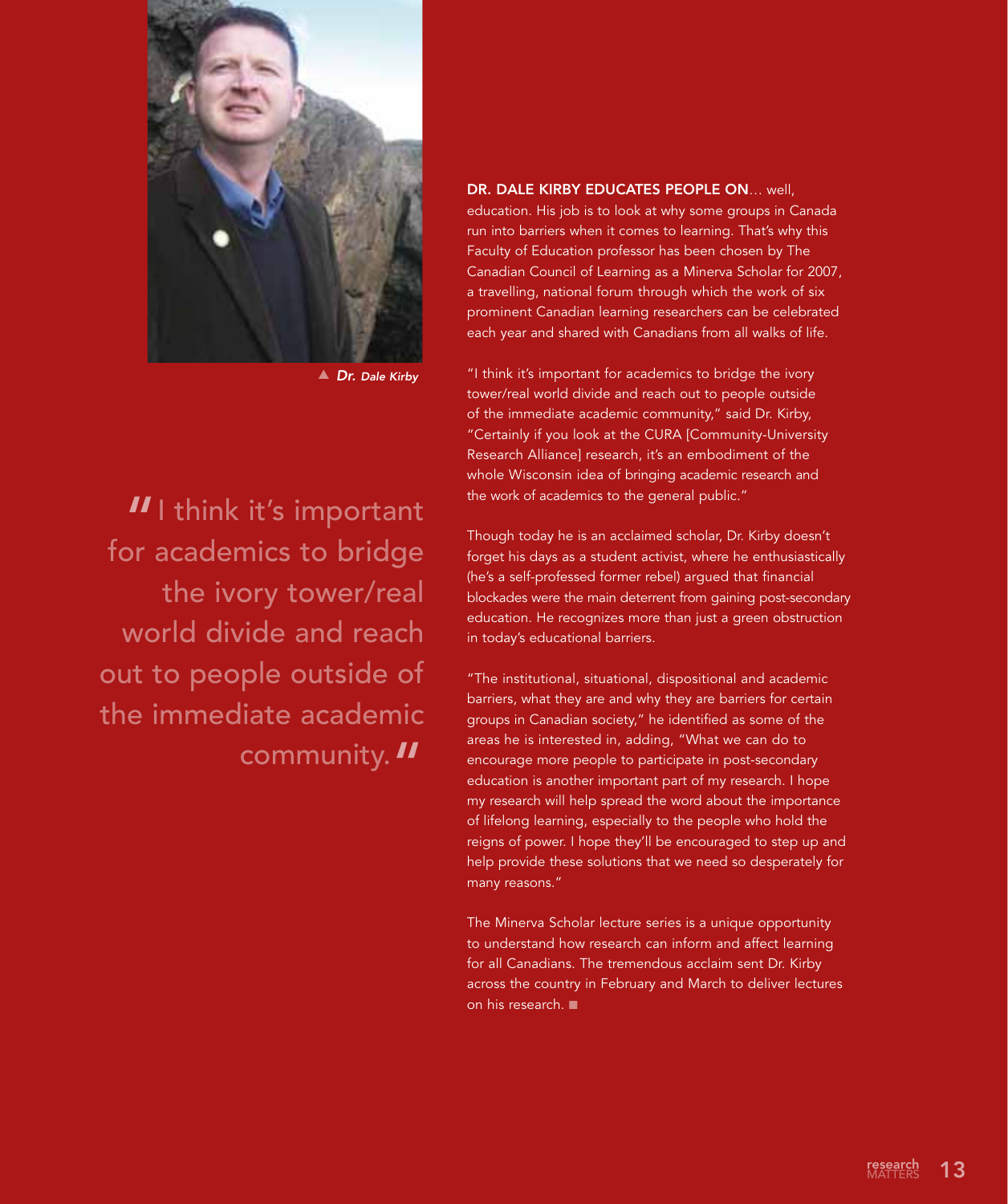## **WHAT PIGS** REMEMBER

II Pigs are great for psychological research and neuroscience because their brains are arguably more similar to human brains than rats.  $''$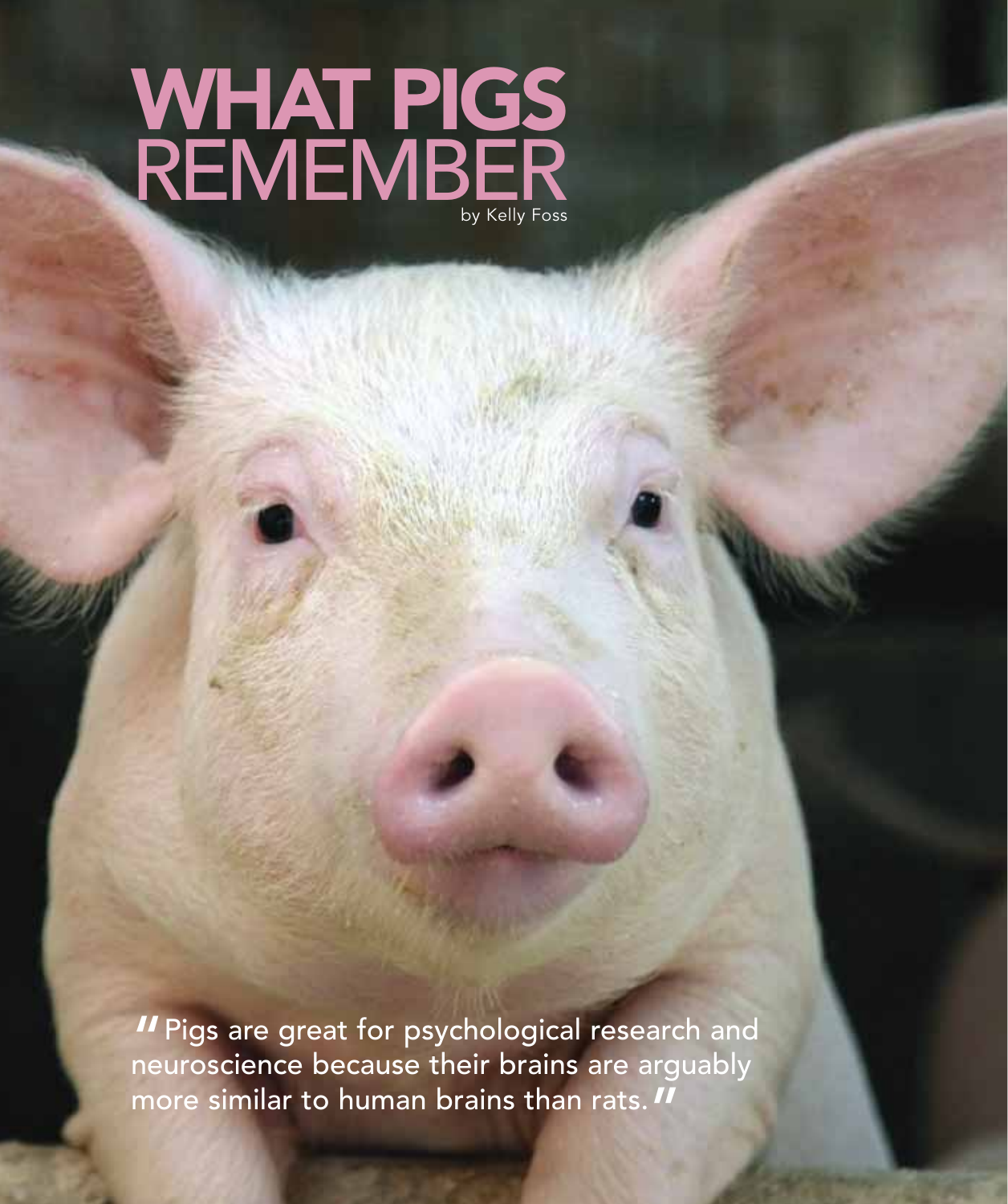

**THE AVERAGE PERSON HAS PROBABLY NEVER** wondered

about what a pig remembers. But researchers at Memorial University have a good reason for wanting to find out.

▲ *Amy-Lee Kouwenberg*

Amy-Lee Kouwenberg is a graduate student in the Department of Psychology's Cognitive and Behaviour Ecology Program (CABE). She is currently doing her master of science thesis on whether or not pigs have episodic-like memory.

"Pigs are great for psychological research and neuroscience because their brains are arguably more similar to human brains than rats," said Ms. Kouwenberg. "They are thought to have highly developed mental abilities, but there hasn't been a lot of actual research on their brain function and learning."

Under the supervision of Dr. Carolyn Walsh and Dr. Gerard Martin, Ms. Kouwenberg has spent time conducting a series of tests on Yucatan miniature pigs being raised in a specialized breeding facility to determine exactly what pigs do remember.

"Episodic memory is basically remembering the what, when and where aspects of a previously experienced event," said Ms. Kouwenberg. "We know that it happens in humans because they can tell us, but obviously animals can't do the same. It also requires a sense of self and the ability to move mentally in time, which is difficult to show in animals.

"Episodic-like memory loosens that definition — so if we can get the animals to show an integrated memory of what: an object; where: its location in a test pen; and which: the context in which it occurs, that's a pretty good step towards showing they have episodic-like memory and until now, that's never been done in pigs. It's been done in rats and primates, but nothing in between."

Because pigs have a natural tendency to prefer items they have never seen before, Ms. Kouwenberg was able to expose the pigs to different objects in

different locations and contexts and measure the length of time the pigs spent with each object.

"In order for the object to be familiar or unfamiliar, they had to

remember the object, where they had seen it before and in what context it occurred," she said. "The only way the object would be less familiar is if they remembered all three of these things together and we actually found that they did. So we were able to conclusively show the first evidence of episodic-like memory in pigs."

"It's quite exciting because human episodic memory is considered a part of consciousness, and of course there's the big question, are animals conscious or are they not," said Ms. Kouwenberg. "So in the huge picture it has some implications in that if we can show this, maybe we can show further evidence of the kinds of memory which indicate consciousness. Having a test for cognitive function is also quite handy for people who work on physiology and nutrition, to see if, for example, the starvation of a certain nutrient affects their episodic memory."

Ms. Kouwenberg believes her study could be just the beginning of this particular line of pig research at Memorial. There have already been a number of potential follow-up studies identified. "We'd like to look into the differences we found between males and females," she said. "Females seem to respond to tests differently in much of the pig research that has been done, but it may just be that they're more intimidated by the testing arena. We'd also like to look into varying the delay between the exposure to the object and the test to see if the pigs remember the objects over a longer time. Episodic memory also depends on the hippocampus, and impairment of the hippocampus appears to reduce ability for episodic-like memory. So we could also look into how that might affect the pigs' memories.

"This is something that definitely has potential for further study," she added. "These were pretty exciting results to get. Now that we have that answer, there are so many more questions we could ask." ■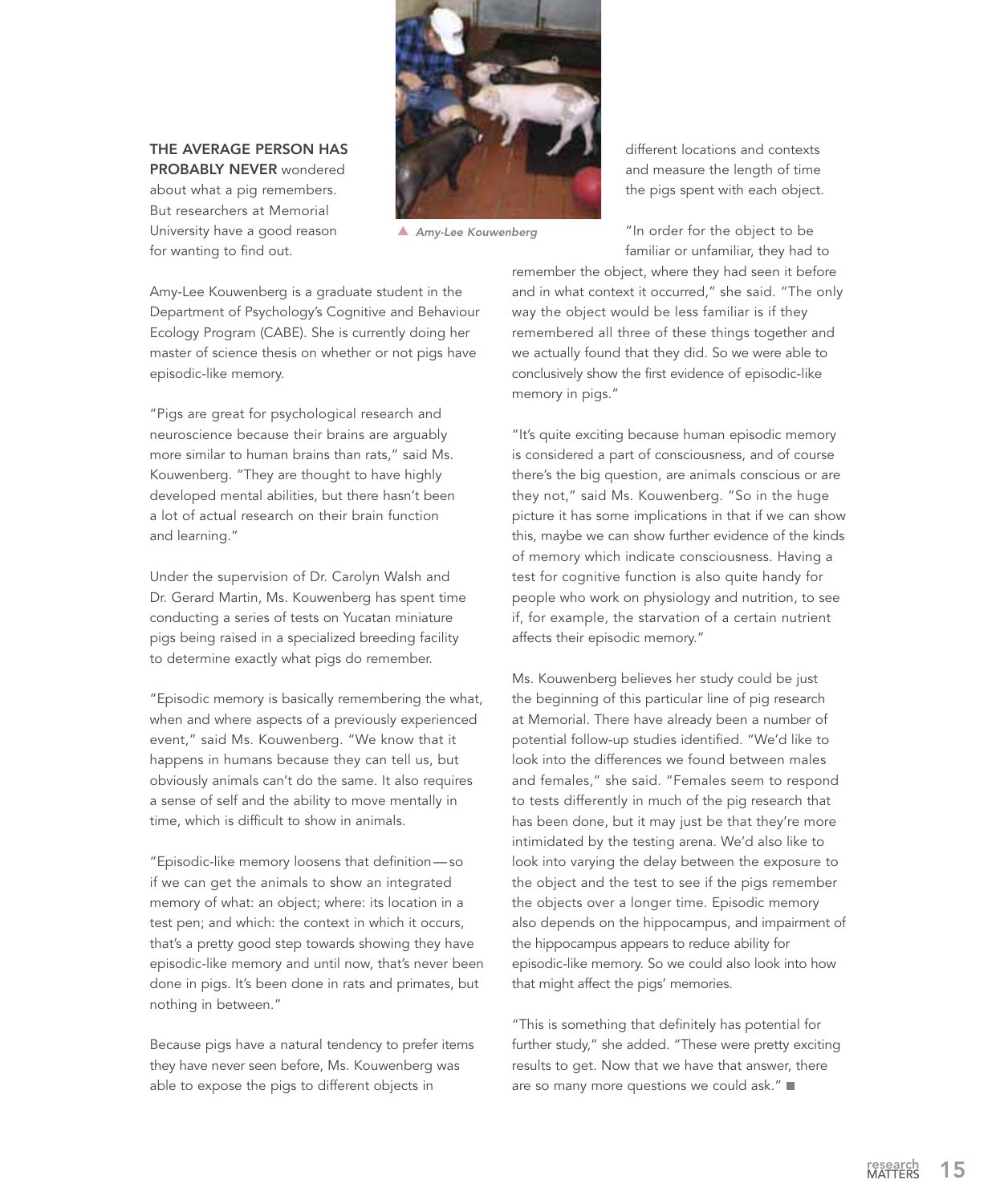

## NEWFOUNDLAND: Singapore of the Atlantic?

by Heidi Wicks

**THE FATE OF RURAL NEWFOUNDLAND AND LABRADOR** has been a sore spot in this province for many years. However, Dr. Ken Stevens, professor and researcher in the Faculty of Education, may have a remedy.

Dr. Stevens is a New Zealander and has given advice on rural education and e-learning to the New Zealand Minister of Education, the Department of Education of Newfoundland and Labrador, and Industry Canada in Ottawa, among other organizations.

"E-teaching has paralleled classroom teaching, and online classes have equalled physical classes in this province," he said. "There are more students being taught by teachers in other places, and students in high schools in small communities now have pathways to places like Memorial University and College of the North Atlantic and an expanding range of subjects taught to them. That has been a success story."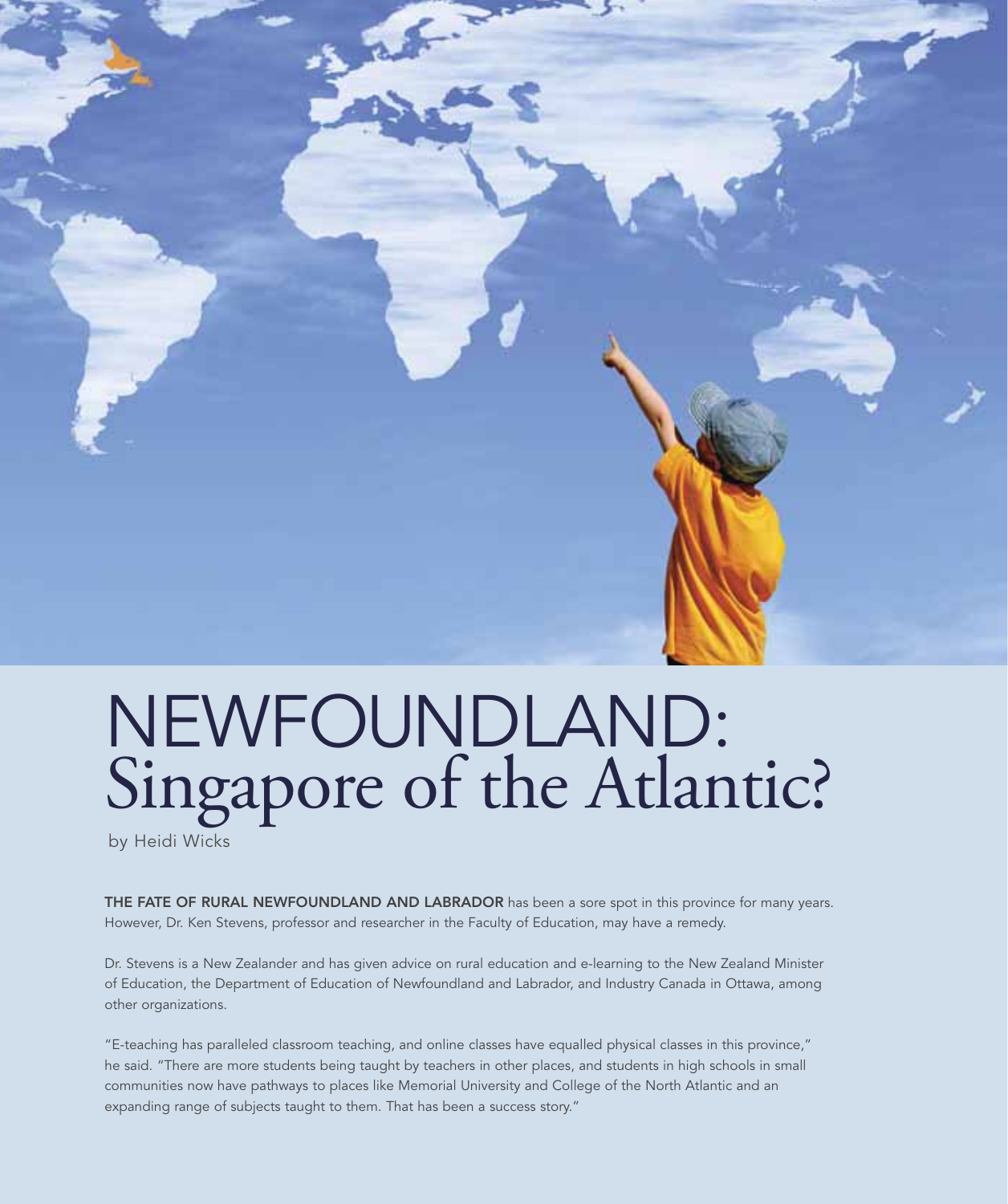Dr. Stevens, who came to Memorial as Chair of Tele-learning, has helped the system become more sophisticated, and has also suggested that the e-learning that is happening in schools here could reach beyond that.

"What we've got in this island economy is a sophisticated communications network, and what we've achieved is collaborative electronic structures to enhance the capacity of the schools and to considerably extend the opportunities for young people. There is the question of how this high-tech infrastructure (in the schools) could be used more effectively. It's there, and only used for the school day right now, when the hope is that it will reach out into the rest of the community."

According to Dr. Stevens, this province could be a world leader in e-learning in terms of training other countries to set up learning opportunities beyond urban centres. He adds that countries like Africa, Ghana and many others could benefit from observing Newfoundland's system.

"Most African communities have vast rural communities as does Newfoundland. From Somalia to Capetown, there are cables right now being laid under the sea. And they are being hooked up with places like Kenya, Uganda, South Africa— all these places where they are mostly rural populations. So it makes no sense for them to go to Toronto or Vancouver, which are cities that don't really deal with rural population issues. They need to come here to Newfoundland. And e-teachers here then could have a whole other life advising people who really want their skills and information. Then adapt what Newfoundland has done to their own conditions."

Dr. Stevens also believes that e-learning and e-living could help strengthen the province's place on the world map. "Since the time I got here (to Newfoundland and Labrador) there have been more and more technological advances. It reminds me of Singapore, which is a high tech society, but has very few resources. They have nonetheless become one of the richest societies in the world by becoming a very serious trading place. Newfoundland is a little like this— but you've got far more resources, hard working and well educated people and a lot of technological infrastructure.

"We've got something we can train and trade here," he continued, "that practically every country in the world would be interested in."

This province also boosts the almighty island mentality, which Dr. Stevens suggests, is partially why when Newfoundlanders and Labradorians decide to do something, it gets done quickly.

"I think it's because a lot of the people with influence know each other," he chuckled. "So in all seriousness, it is a good place to get things going. Where I see the real opportunities here is being small and efficient and having record uptake, I don't know any place better."

Dr. Stevens' most recent research includes the Study of the Relationship Between Aspirations and the Realization of Post-Secondary Choices by Rural Newfoundland Youth, as well as \$1,000,000 over five years from the Social Sciences and Humanities Research Council to study the Effectiveness of New Learning Technologies in Providing Education to Rural and Isolated Communities. ■



**"**We've got something something we can train and trade here that practically every country in the world would be interested in.  $\mathcal{E}$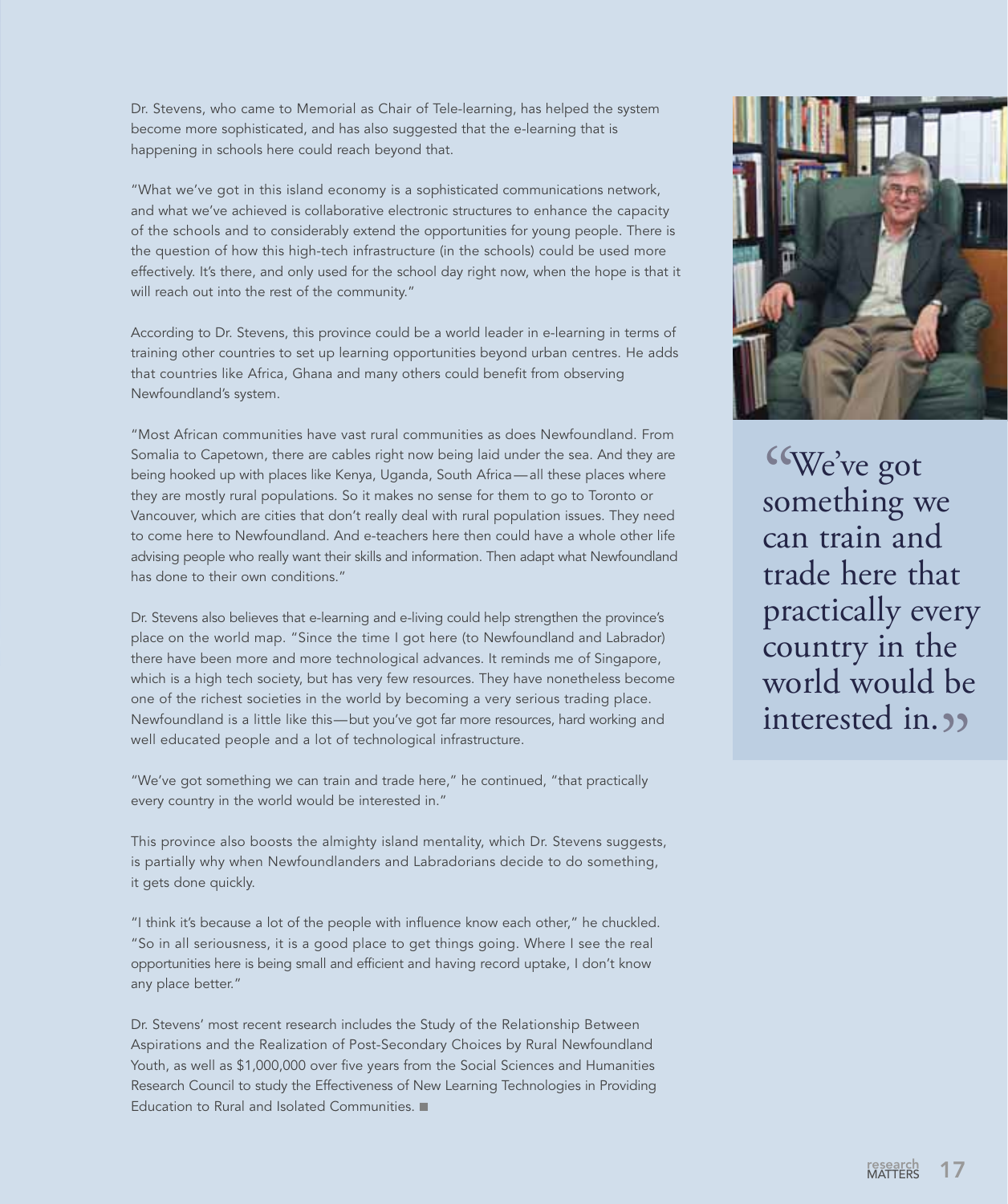## SELLING by Meaghan Whelan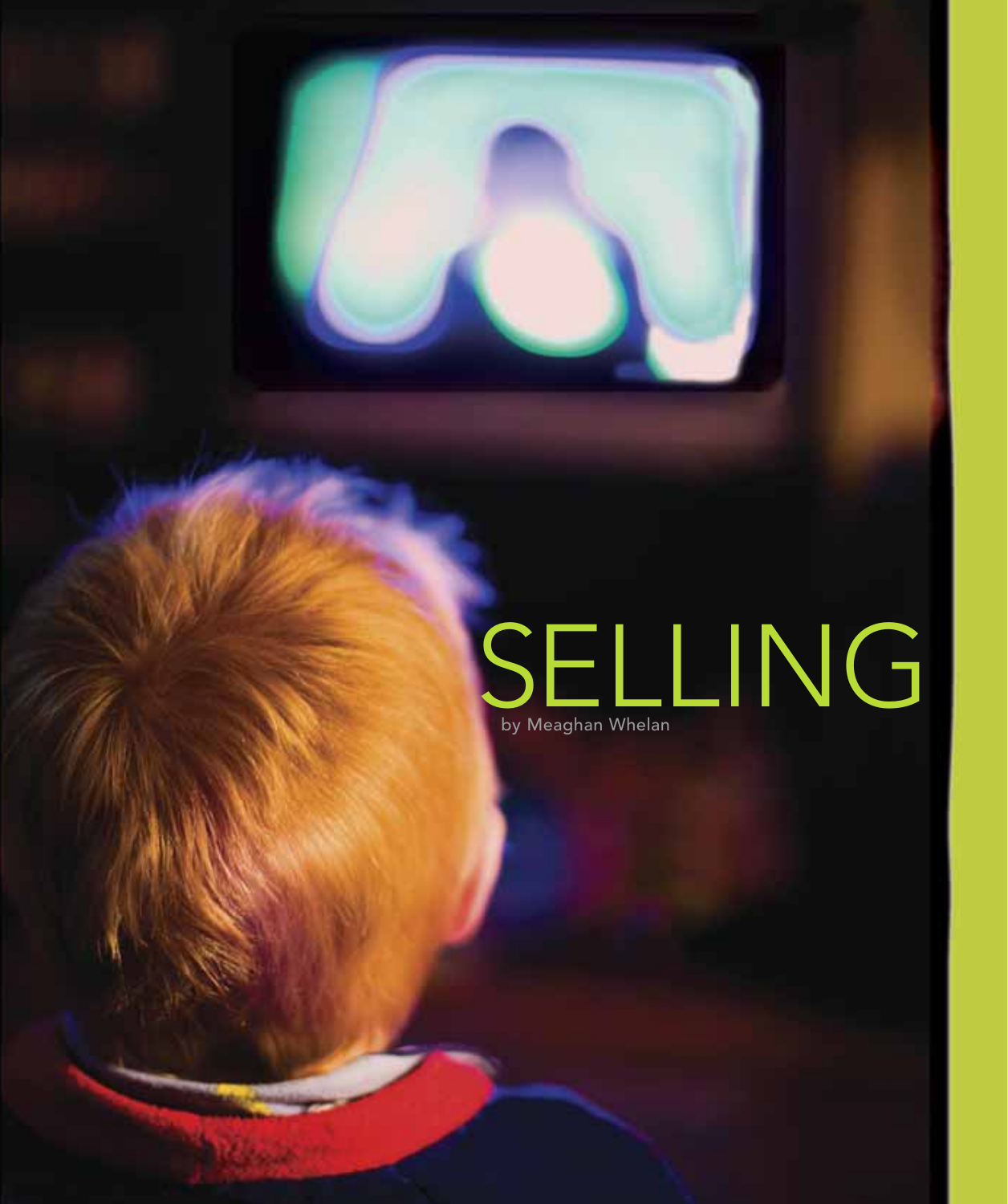**"I NEEEEEEEEED IT!!"** It's a familiar refrain to parents whose children are sitting in front of the television, seeing the newest, coolest toy being advertised. And not just children, many adults get swept away by commercials touting the next big got-to-have-it item.

It's been proven that advertising influences behaviour, which led Faculty of Business professor Dr. Tim Jones to investigate how much violence is used to influence our buying behavour.

Previous media research shows that Canadians witness about 18 instances of violence per hour of television programming. While there has been a great deal of research into violence in media, there is very limited information about violence in advertising.

"Unlike programming that is designed to entertain, advertisements, by their very nature, are designed to be memorable and persuade," Dr. Jones explains. "Thus, behaviours depicted in ads are often put forth as something to aspire to or emulate."

When it comes to advertising, Dr. Jones discovered that in a two-week period, 13 per cent of the 7,717 advertisements shown in 200 hours of weekday, prime-time Canadian television showed a violent behaviour.

For parents who monitor what their children watch, violence on television is troubling. Erin Follett of Harbour Grace has three children ranging in age from two to eight. "Certain shows and channels are allowed, but my husband and I watch anything new before the kids see it to make sure it is appropriate," she explained. Ms. Follett

VIOLENCE

admits she wasn't as aware of violence in advertising. "I knew there was a lot of violence on television, but I didn't realize that so many commercials are violent in some way."

II knew there was a lot of violence on television, but I didn't realize that so many commercials are violent in some way. *II* 

The researchers defined violent advertisements as those that contain any implied or explicit behaviour that is performed with the intent to cause direct or indirect harm either physical or psychological— to an individual or group.

Past research has proven that advertising does have a strong influence in shaping some beliefs and behaviours relating to certain products, notably tobacco and alcohol. According to Dr. Jones, it is therefore possible that advertising containing violence can influence beliefs and behaviours related to violence.

"The effect of violent advertisements on both viewers and brands is a complex issue," said Dr. Jones. "On one hand, the inclusion of violent content may increase viewer attention and make the ads and their messages more memorable, but on the other hand violent content may offend some viewers, resulting in negative perceptions about the brand. It could also lead to negative effects on viewers such as heightened tolerance for violence and violent behavioural intentions."

This study was done in collaboration with Dr. Peggy H. Cunningham, professor and Marie Shantz Teaching Professor of Marketing, with the School of Business at Queen's University. It will be published in the Fall issue of the Canadian Journal of Media Studies. ■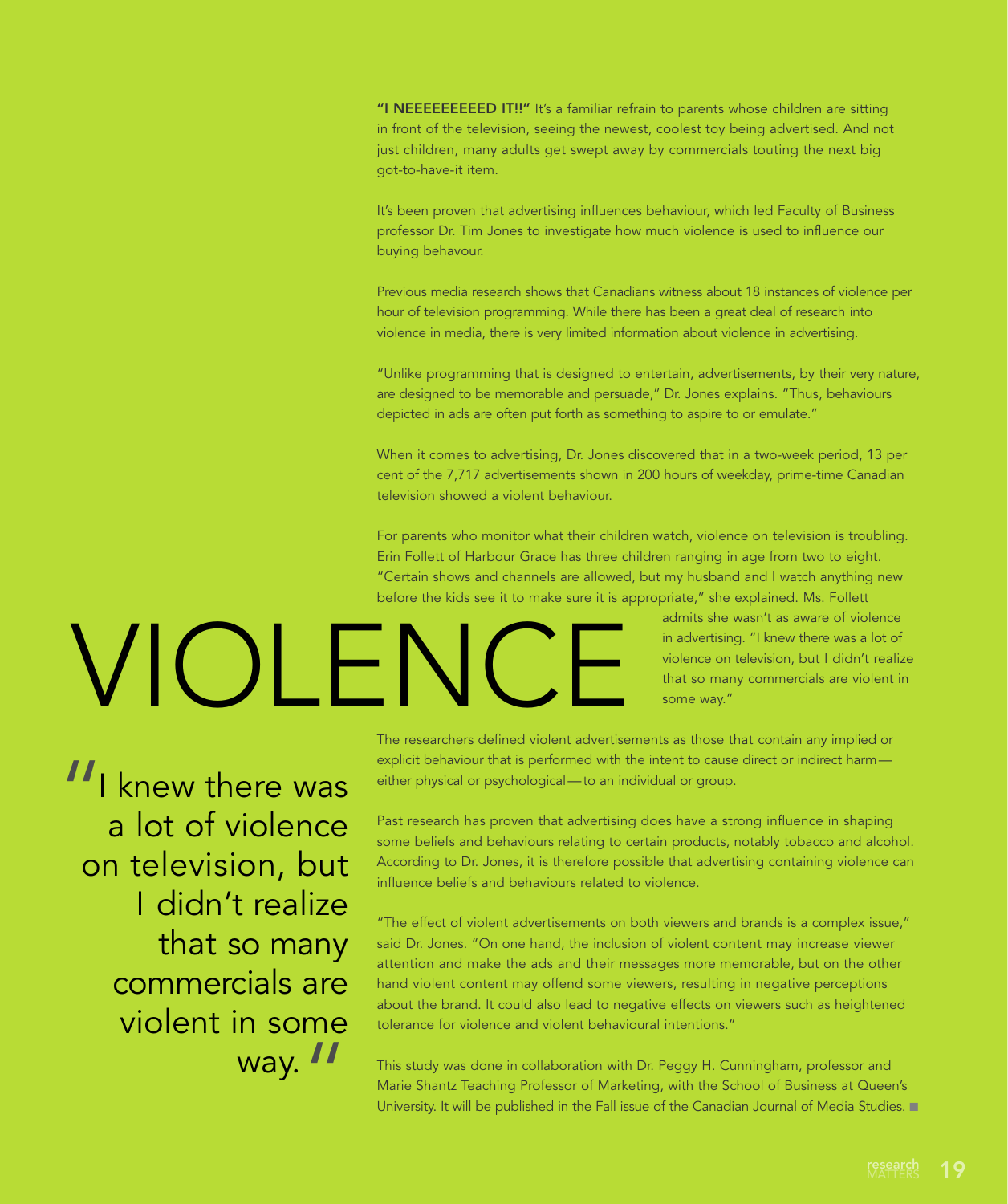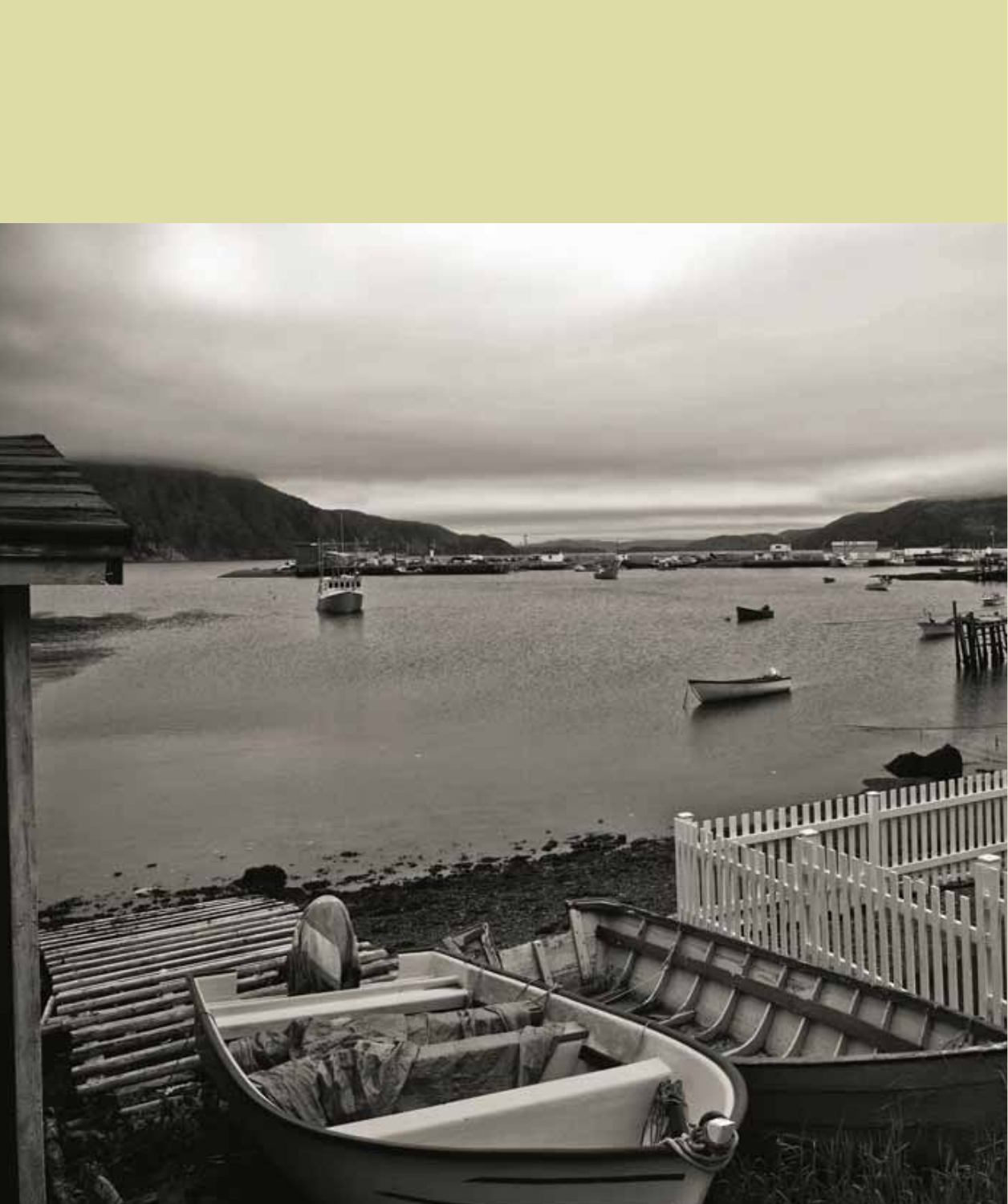## NEW ALLIANCE STUDYING GLOBALIZATION, YOUTH AND HABITAT IN COASTAL COMMUNITIES



by Janet Harron

**THE CONSEQUENCES OF GLOBALIZATION**, youth out-migration, resource depletion, habitat degradation and governance issues are just some of the challenges that face many coastal communities.

A new alliance of researchers at Memorial are undertaking an innovative program of community-based research that will support regional efforts to devise and implement a recovery strategy for fish stocks and fishing communities on the west coast of Newfoundland.

The Community-University Research for Recovery Alliance (CURRA) spearheaded by Dr. Barbara Neis, Department of Sociology, which includes faculty from the St. John's campus and from Sir Wilfred Grenfell College, will engage many community partners and be housed at Memorial's Bonne Bay Marine Station.

Research teams lead by researchers and community partners will look at the relationship between globalization and local communities including associated threats and opportunities. As part of the project, a photographic essay will document the cultural significance of fish plants to fishery communities, helping to initiate discussions about alternative uses for these important industrial structures.

A play capturing the central themes of the project will be mounted by Theatre Newfoundland and Labrador. Community radio broadcasts, educational programming for youth and harvesters, as well as an interactive website will be used to promote community engagement with the project and with the Bonne Bay Marine Station.

The project is one of 13 that have been awarded up to \$1 million each by the Social Sciences and Humanities Research Council (SSHRC), under its Community-University Research Alliance (CURA) program. ■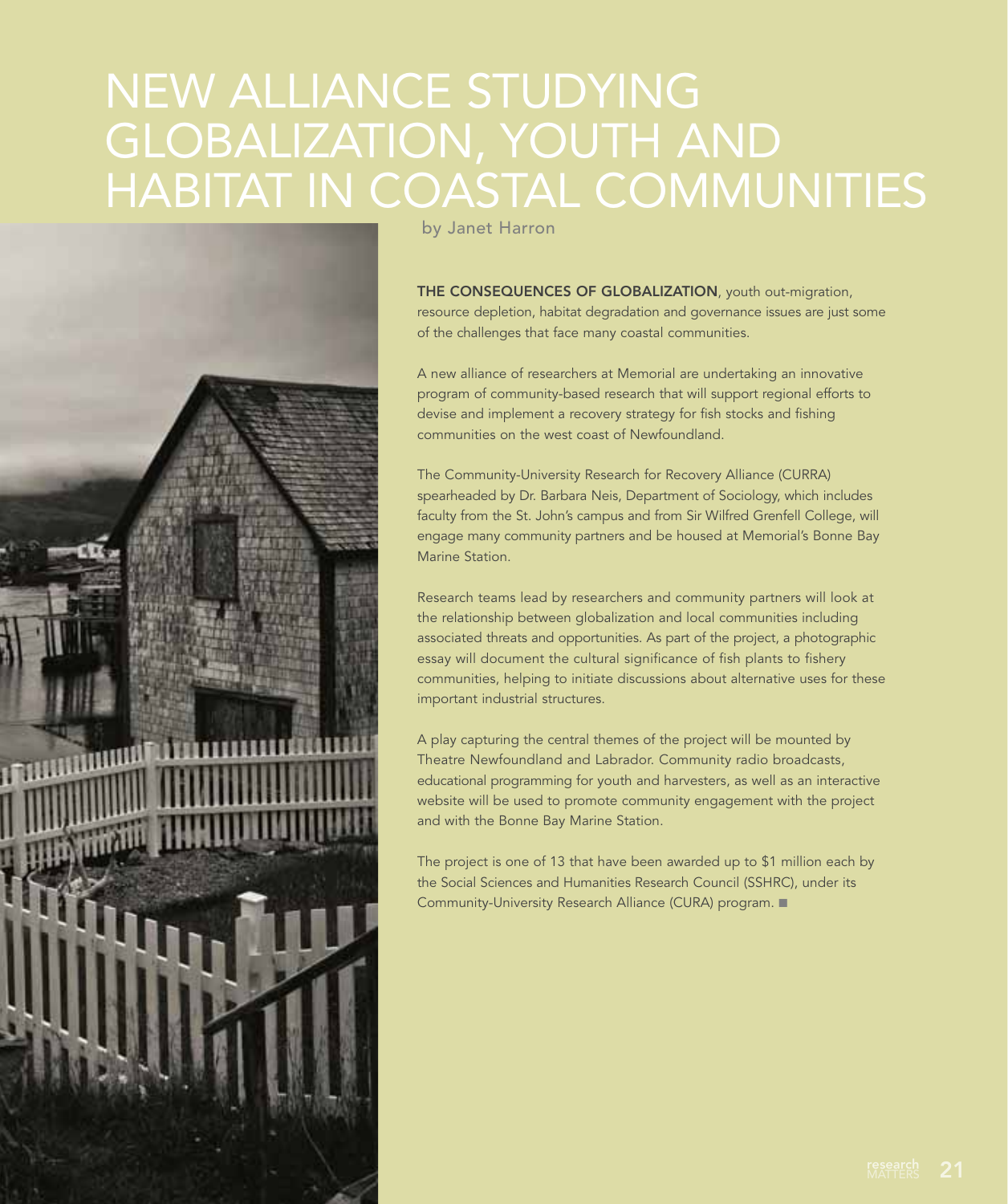## teacher abuse

DISTURBING TRUTH REVEALED IN NEW REPORT by Heidi Wicks

**BULLYING IN CLASSROOMS** is commonly debated in the media. However, what most don't realize is that teachers are bullied as much as students. Dr. Lynda Younghusband, assistant professor in Memorial University's Counselling Centre, completed a province-wide survey confirming that violence against teachers is a serious issue in classrooms from the east to west coast.

Based on this survey, Dr. Younghusband wrote a thesis on the stress teachers experience because of this bullying. "One of the stressors for teachers is the behaviour of some students. They are afraid that some classrooms are going to be violent. So that led me to wonder what kind of threats teachers experience," she explained.

"Four-letter words, all kinds of derogatory names, face-to-face, in class, over e-mail, by students, threats from parents that they'd better watch out and not go into the parking lot alone, that they know where they live, they'd better watch their kids, it's unbelievable," Dr. Younghusband explained.

"Cyber-bullying I keep hearing from teachers," she continued. "I was taken aback when I first heard it, because I thought, 'Who in the world would put in print such a threatening note?' But then I realized when teachers wrote on surveys and added very vicious e-mails that they'd received."

The survey revealed that 72 per cent of teachers had received personal insults, over 34 per cent of teachers were victims of attempted physical abuse, and eight per cent of those cases involved a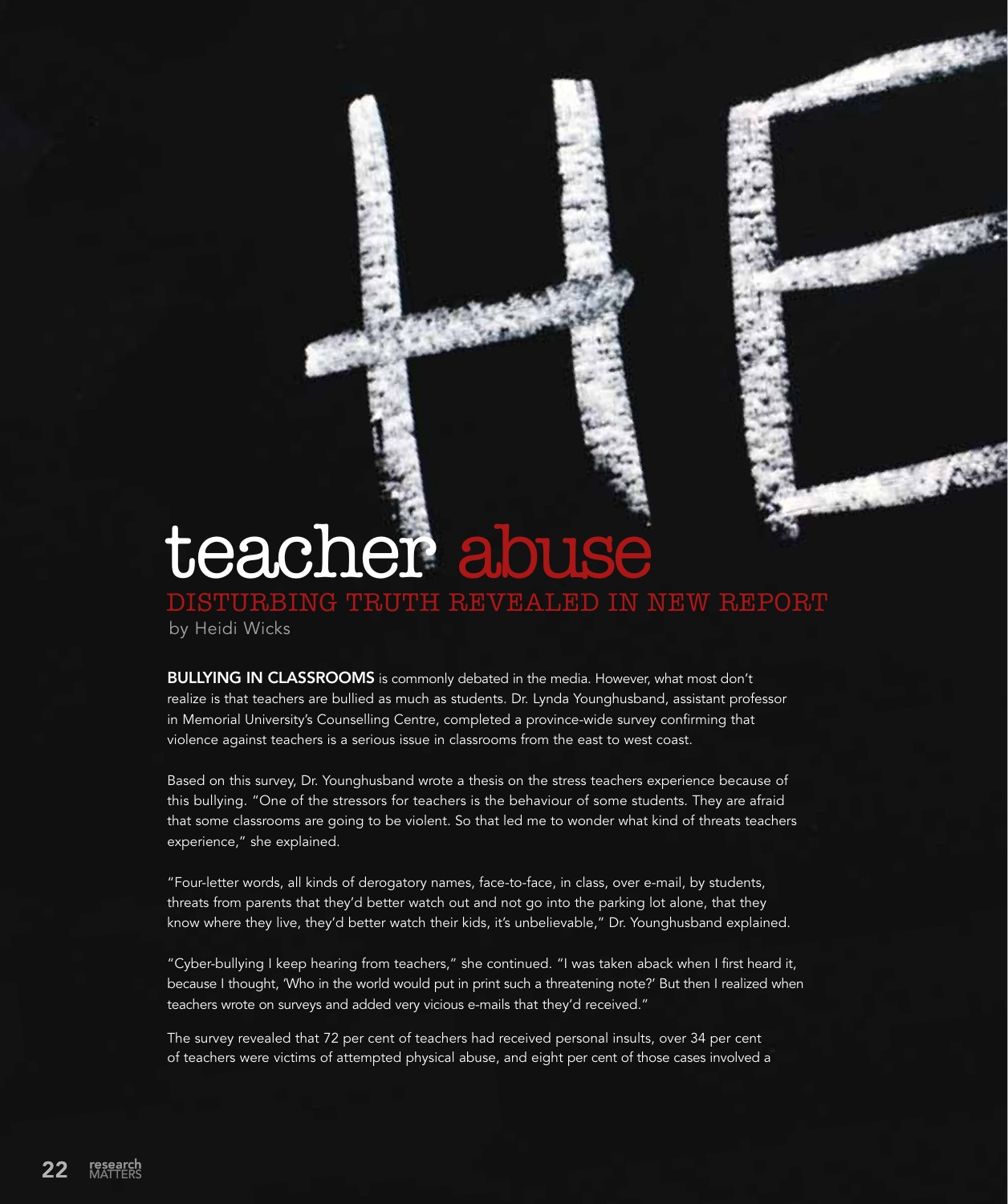"Four-letter words, all kinds of derogatory names, it's unbelievable"

ASUPLATER

weapon. Even more disturbing, more than 26 per cent were victims of actual physical violence, and four per cent of those involved weapons.

"Anything from kicking, hitting, biting, scratching, punching, using pens, rulers, hockey sticks— those are just what come to mind right away," she said. "A lot of teachers have been physically violated by a weapon, and you'll see that students are responsible for 100 per cent of physical violence with a weapon. But in the physical violence without a weapon category, 67 per cent of the aggressors were parents and 13 per cent of the threats against a member of the teacher's family were made by parents."

"I heard horrific stories— 'watch your kids, lady, we know you have two children, I know where your children go to school'. There was one teacher who was terrified because of the threats her children were receiving," Dr. Younghusband added.

She also revealed that the fact that teachers no longer have as much authority in or outside of the classroom could be a factor for this violence. She said this may be due to the rules made by the judicial system involving what teachers can and

cannot do regarding children in their classrooms — some of which make more sense than others. "I'm not trying to start alarm, but I think we need to recognize that it's a problem. Teachers are isolated in a room with kids. Yes, there's usually an intercom, but not always," she said.

"Teachers have told me that they have been prevented from getting to the intercom. We can't expect students to stand up and run to the teachers help. I'd like to think that high school students would, but they are often threatened by these highly aggressive, violent students too."

She added that these aggressors are in the minority, and most students are good kids. But there's still a percentage that can be very violent and the fear of that is difficult to teach under. "What always happens is that some big incident happens, it's reported in the media, and then the reaction is that it's a rare occurrence. And then nothing else happens," she said. "How does that make the child who was physically beaten until he was in the hospital feel? It helps you understand why people don't report it— teachers feel nothing will be done." ■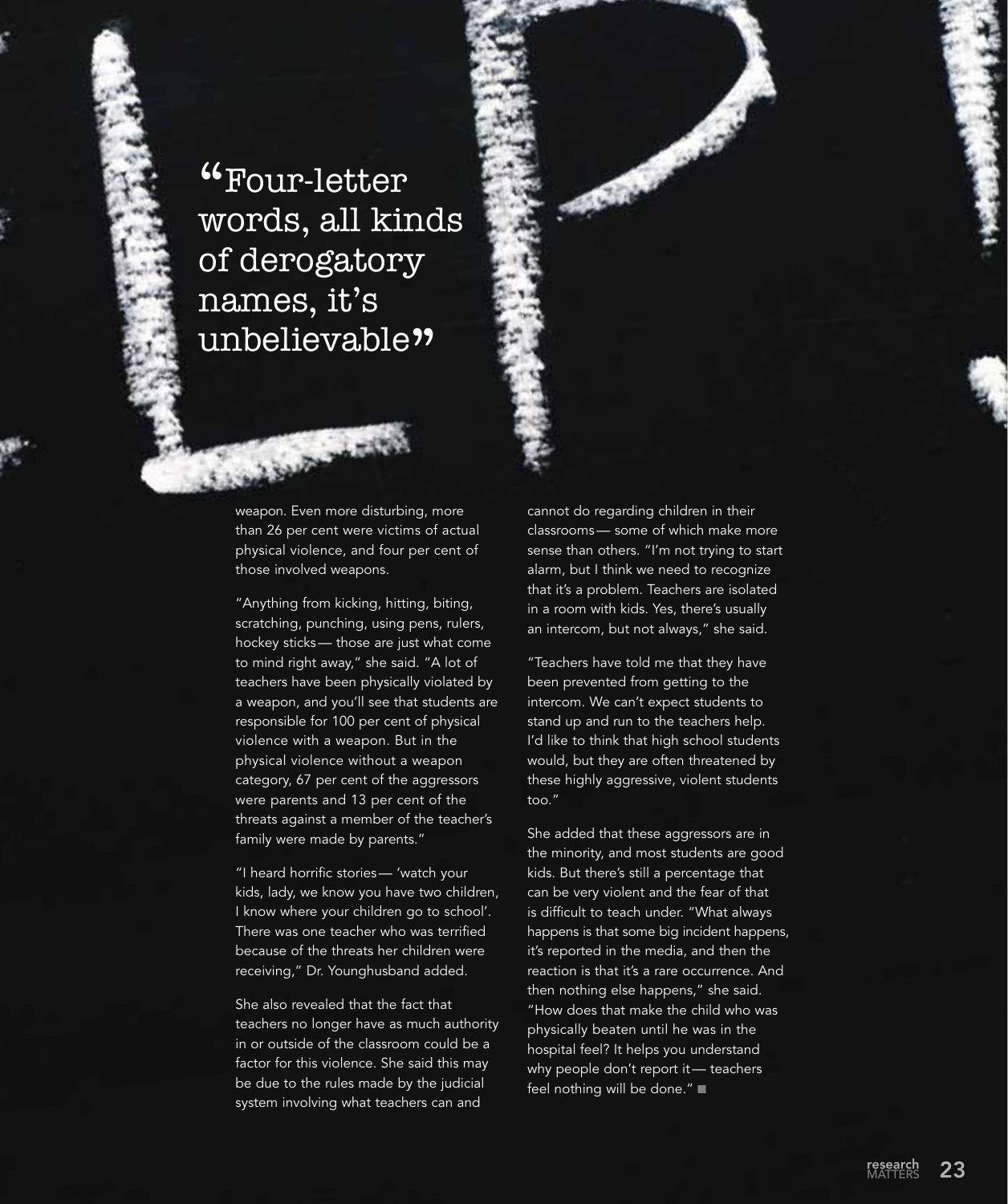$II$ Mistastin Lake is a medium sized impact crater and just to put that into perspective, large scale impacts have been known to wipe out some species on earth. II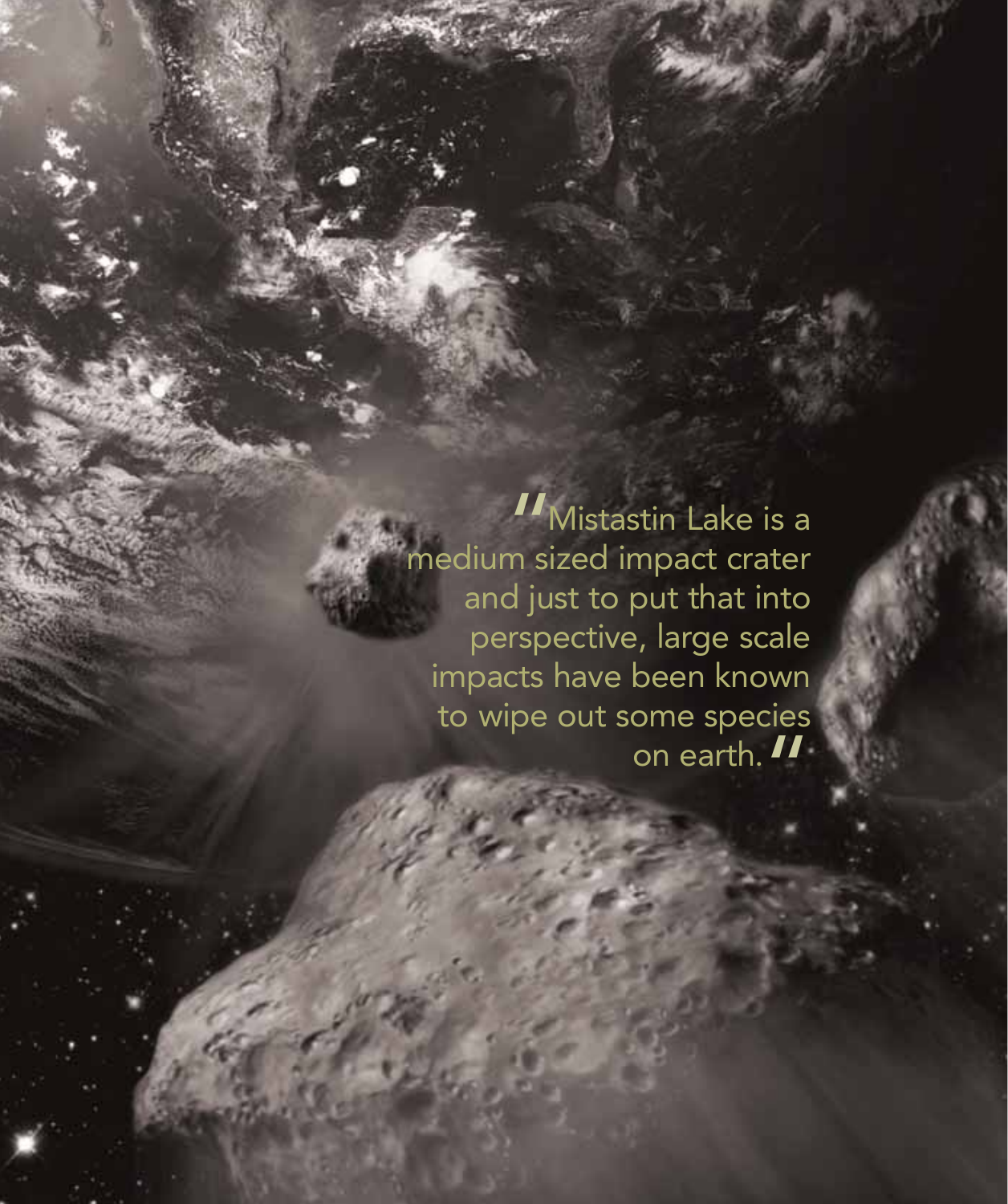## theMOON… Studying in by Michelle Osmond LABRADOR

### **THERE IS A LAKE IN NORTHERN**

**LABRADOR** that has more in common with the moon than any other place on earth. The lake was formed by a crater about 35 million years ago and, according to researchers, it's an impact crater that is very similar to craters on the moon.

Mistastin Lake (or Kamestastin Lake, as the Innu call it), measures 16 km wide, and sits inside a 28 km wide crater about 120 km inland from Nain, close to the Quebec border. Most lakes were produced by glaciers about 10,000 years ago but the fact that this is an impact lake makes it one of the oldest lakes in Labrador. And for most of September, Dr. Paul Sylvester of the Department of Earth Sciences and his team were in Labrador studying it.

"Mistastin Lake is a medium sized impact crater and just to put that into perspective, large scale impacts have been known to wipe out some species on earth," explained Dr. Sylvester". It was formed by a meteorite impact into rocks called anorthosites which are rare on Earth but common on the moon."

In fact, scientists believe that a huge number of meteorites intensely cratered both the moon and Earth some 4 billion years ago. The moon's surface preserves a record of this intense bombardment but little evidence of this is preserved on Earth because its surface has been continuously worn down by wind and water, and other processes. Researchers, such as Dr. Sylvester, believe a lot can be learned about the origin and diversity of anorthosite impact melts from studies of melt rocks at Mistastin Lake. "Rocks that formed by total melting of anorthosites may be more similar to impact melt rocks on the moon than any others on Earth, and provide the best opportunity to understand how meteorite impacts produced such lunar formations," explained Dr. Sylvester.

Mistastin Lake is known as the last lake in Labrador to freeze and thaw but no one knows exactly how deep it is. So, Dr. Sylvester and his project team, which includes master's student Cassandra Marion, and field assistant Marc Beauchamp dove to the bottom, and measured the depth, trying to understand more about the geology of lunar craters by studying the impact rocks at the bottom. They also looked at the rim of the crater to study how the melt rock was distributed when it was thrown out of the crater during impact, as well as the structures and how they formed. Another goal for this trip was to get a very large sample (20 gallon drum) of melt rock from the thickest exposure. Among other things, they are looking for zircons which record the solidification of the melt so they can date the impact more precisely (there is an eight million year uncertainty in the best existing date).

Dr. Sylvester's project is partly funded by the Canadian Space Agency which sees the site as a lunar analog. Other researchers are interested in the area's cold temperatures, archaeological history and fauna and flora. Dr. Sylvester would eventually like to develop a weather station there and a research station to see it used as a training ground for Canadian astronauts and lunar robots. ■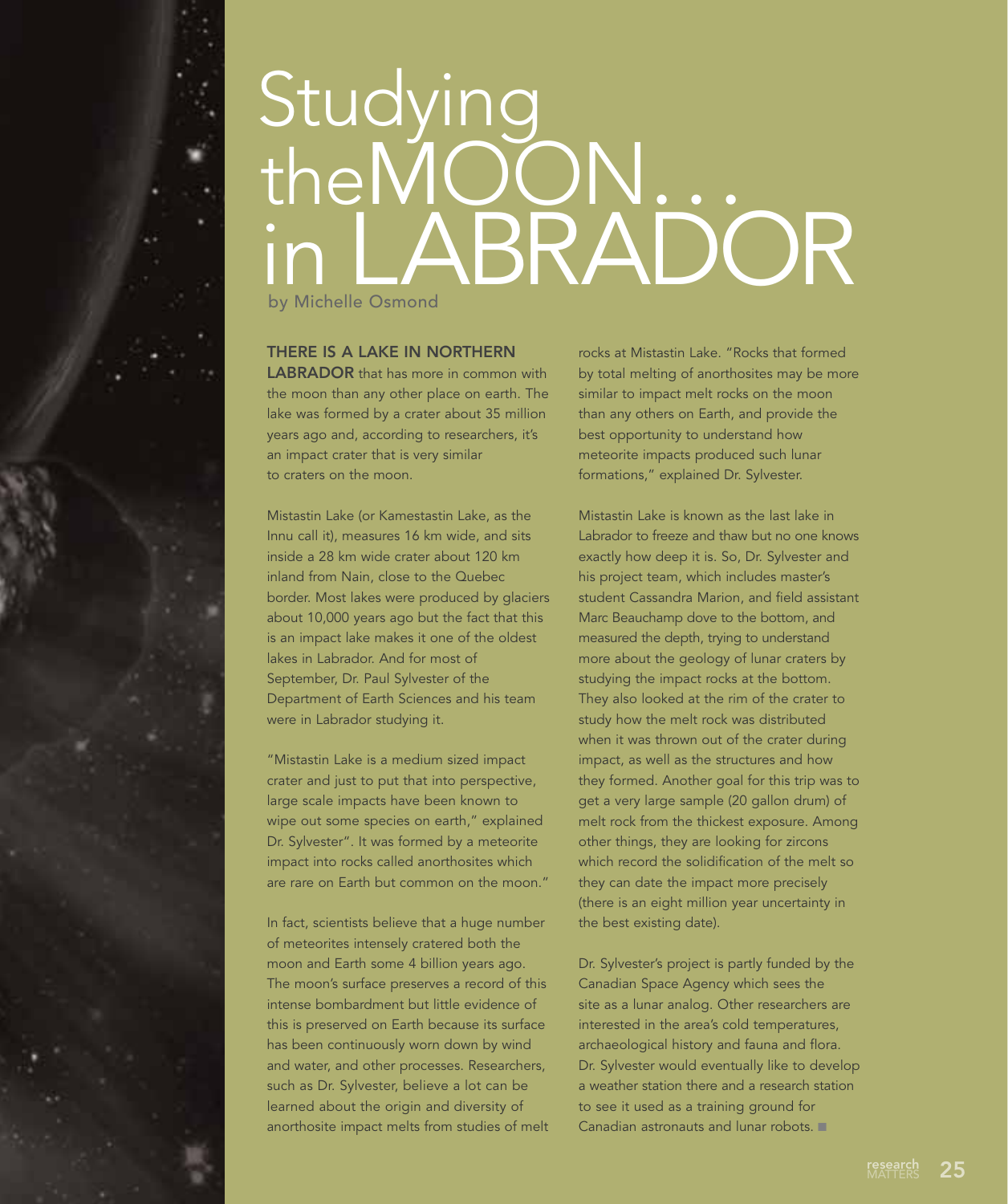**THE KILLICK CENTRE FOR E-LEARNING RESEARCH** is creating quite a buzz in Memorial's Faculty of Education. In a world bursting with YouTube, MySpace, Facebook, iTunes, Apple, eBay and thousands of other brands, new and emerging technologies play a vital role in helping educators speak and understand the language of youth.

Dr. Jean Brown, principal investigator of the Killick Centre for E-Learning Research, and her team are striving to reach beyond the walls of the university to work with partners in<br>the education system in order to research how new technologies are used by studies the education system in order to research how new technologies are used by students<br>for learning.

Projects, such as this one, funded through the Community-University Research Alliance (CURA) are examining youth entering the workforce, changes in the workforce pattern and e-learning. Dr. Brown said that for this research to be completed, the gap must be bridged between scholars and community members, and she called for strong alliances between community organizations, the K-12 education system and post-secondary institutions.<br>"This will inevitably lead to new knowledge, tools and methods to develop the best<br>strategies for creative e-learning." said Dr. Brown "This will inevitably lead to new knowledge, tools and methods to develop the best strategies for creative e-learning," said Dr. Brown.

An essential theme of the Killick Project is that e-learning is not only important to rural communities, but also to urban areas of Newfoundland and Labrador. "Learning is lifelong," added Dr. Brown, "and can extend to children and adults of all ages, in all facets of the<br>population." So, although the main focus is on kindergartarian ages, in all facets of the to post-secondary education. Both collaboratively and individually project also extends<br>engaged in collaborative was also in collaboratively and individually project as extends to post-secondary education. Both collaboratively and individually, project participants are engaged in collaborative research, teamwork, and communications (known within CURA as 'knowledge mobilization') as they explore modernized, technical and self-motivated learning through the web.

"I think in the past we were not challenged to think creatively, and we have to consider<br>new ways to relay our research findings," she said. "I'm looking forward to finding out new ways to relay our research findings," she said. "I'm looking forward to finding out what those ways are." ■

## youth speak by Heidi Wicks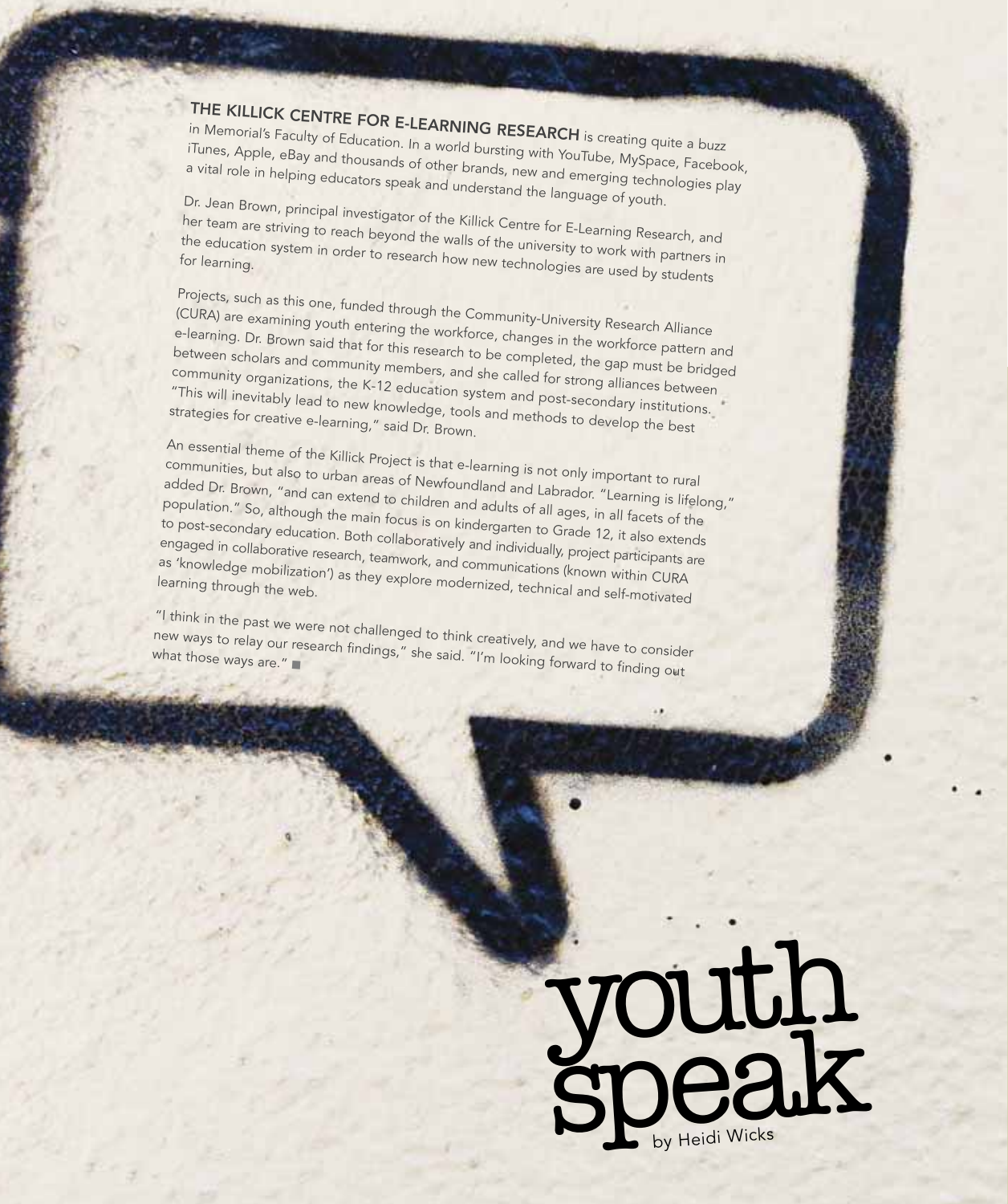## **amazing** STUDENTS

## born explorers

BEEN SELECTED AS CANADIAN NORTHERN STUDIES TRUST RECIPIENTS FOR 2008-2009. Dominique

St. Hilaire, a PhD candidate, was awarded a \$40,000 Garfield Weston Award for Northern Research for her doctoral project titled Arctic Coastal Dynamics under Changing Relative Sea-level and Environmental Forcing. Melanie Irvine's project, Assessing Community Scale Vulnerability in Nunavut, was awarded a \$15,000 scholarship in the master's category.

"I felt very fortunate to be able to carry out my research in a very exotic and challenging environment such as the Canadian Arctic. The Garfield Weston Award for Northern Research allows me to focus on my research and provides me with new and exciting opportunities. I am very thankful to ACUNS and the W. Garfield Weston Foundation for their generosity and support," said Ms. St. Hilaire.

Ms. Irvine echoed Ms. St. Hilaire's sentiments, saying that she is honoured to receive the Garfield Weston Award which allows her to continue her research into landscape hazards in the Canadian North.

The Garfield Weston Awards mark the second of a threeyear, one-million-dollar scholarship program initiated to encourage Canada's leadership in northern studies during the International Polar Year.



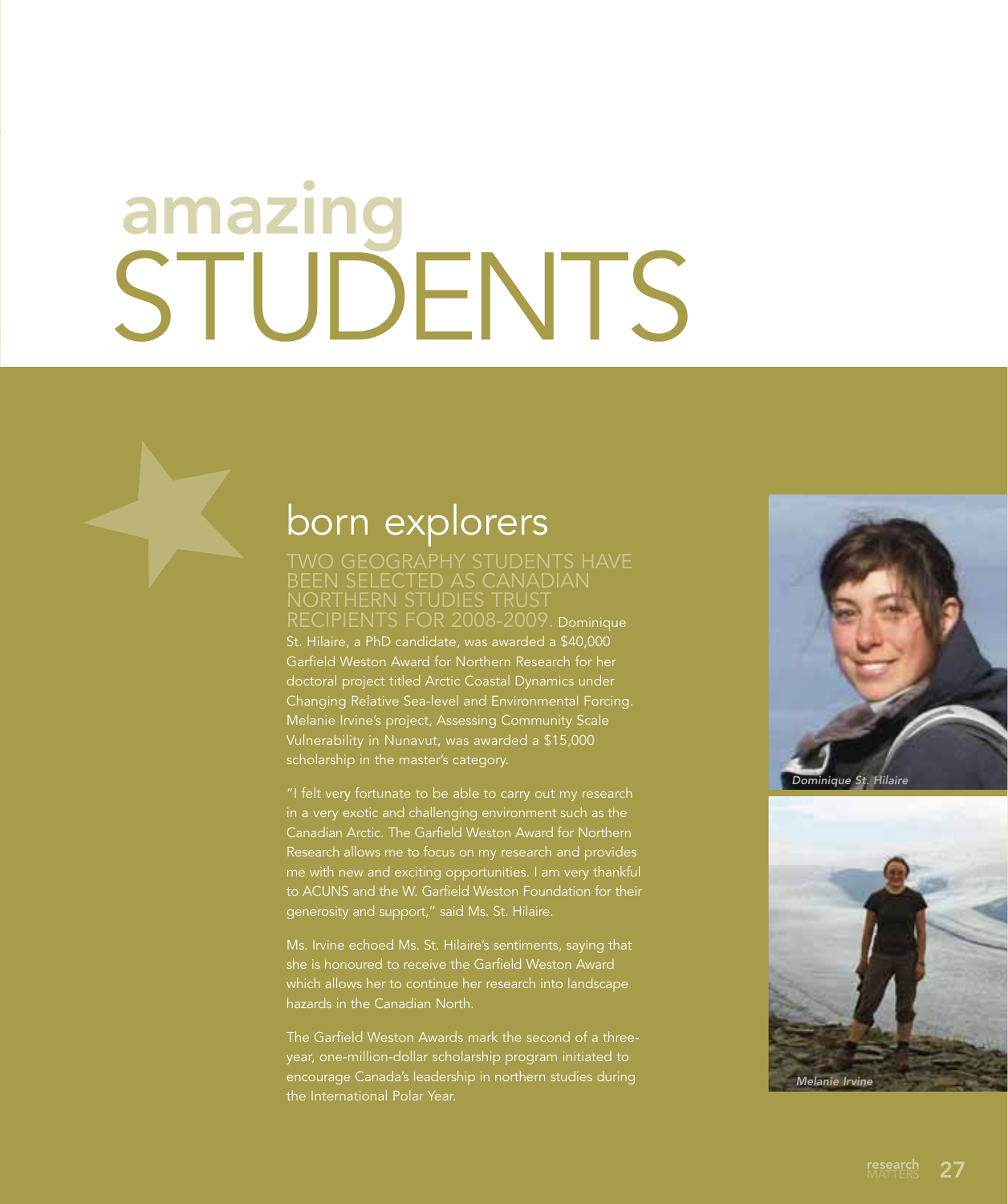

## rising star

Sylvia Reitmanova, a PhD student in the Division of Community Health and Humanities, was one of five Canadian graduate students to receive a Rising Star Award from the Institute of Health Services and Policy Research, Canadian Institutes of Health Research. The awards are given to students studying health services and policy research for demonstration of excellence in research and knowledge translation, the innovation of their work and its potential impact.

The award recognizes Ms. Reitmanova's work on increasing awareness of local immigrant's mental health, in particular the needs and the barriers they face with access to health services in Newfoundland and Labrador.

Ms. Reitmanova told stakeholders what she found. "If you really want research to be taken seriously, you need to employ different strategies to disseminate it," she said. She also presented her work to mental health and immigration policy makers and prepared two reports. Ms. Reitmanova plans to take her dissemination initiatives one step further by publishing them in local immigrant newspapers and mailing lists and by offering an in-kind workshop to a clinic team that provides health services to immigrants.

These initiatives have had an impact. Policy makers in Newfoundland and Labrador have since implemented several recommendations for developing more socio-culturally responsive services that take into consideration the unique health needs of immigrants. Additionally, Ms. Reitmanova's results were used in the development of a new Immigration Strategy released by the provincial government in 2007. Also, the Canadian Mental Health Association released a mental health brochure addressing some of the needs of the local immigrant community that Ms. Reitmanova identified in her research.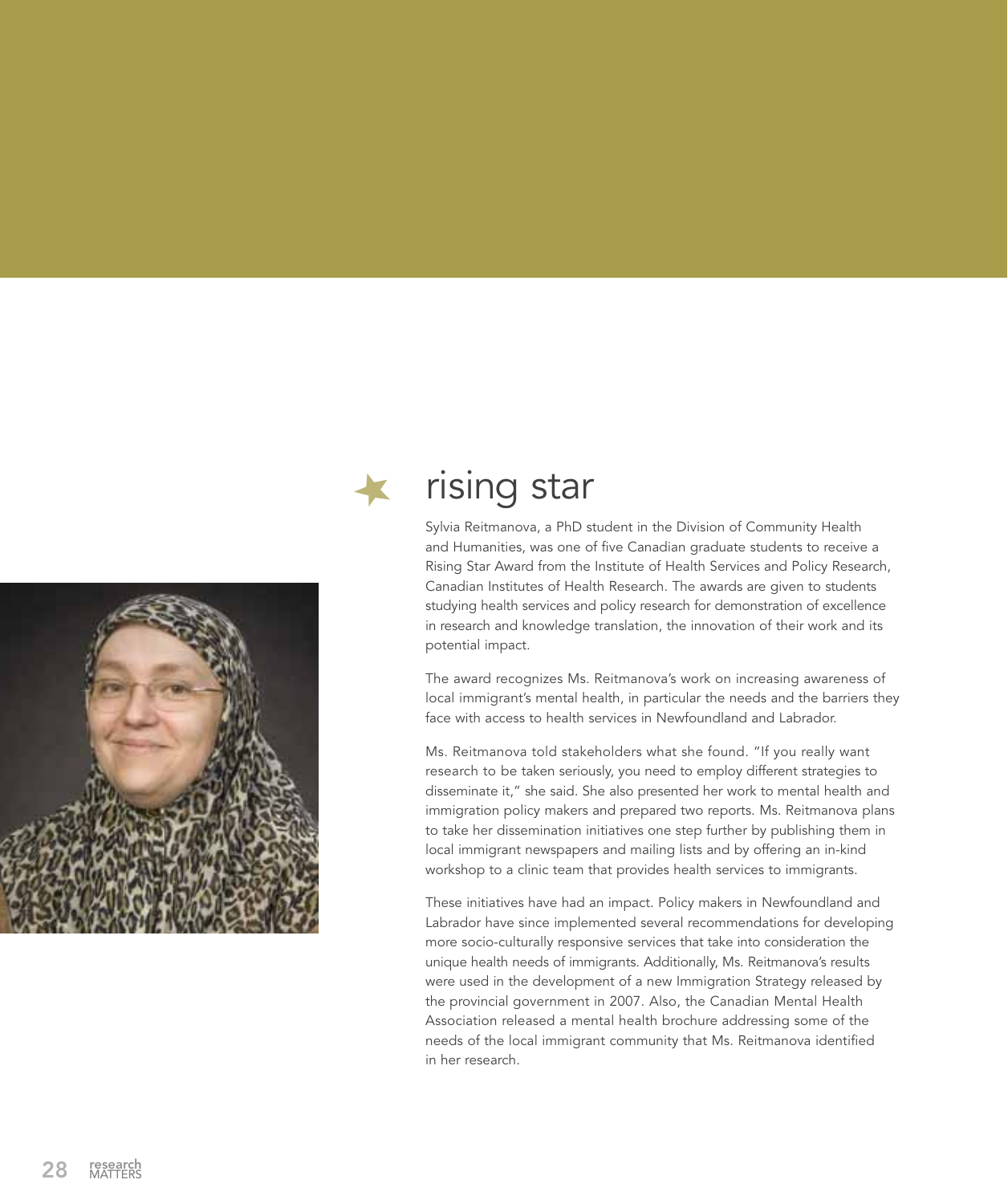### award winning research in unknown area of Labrador

Scott Neilsen's PhD studies combine an odd mix of interests: archaeology, Northeastern First Nation and Innu culture and history, and lakes. But it works for him and having recently won the Robert McGhee Award from the Northern Scientific Training Program, he'll be spending a lot more time exploring those interests. Mr. Neilsen's research builds directly on the pioneering research undertaken in Labrador during the 1970s by Dr. Robert McGhee, for whom the award is named, when he was a young professor at Memorial University.

Mr. Neilsen's project is titled Archaeology Beyond the Horizon: Innu Land Tenure in Labrador West. It's a multi-year project documenting the archaeological record of the Labrador interior—an area which has never been the subject of archaeological research — and to interpret the cultural history of the region. To date, only coastal sites have been used to interpret the region's cultural history. The research also draws on archaeological literature from neighbouring Quebec to develop a better context of prehistoric cultural events predating provincial boundaries.

Mr. Neilsen, who is in the third year of PhD studies, came to Memorial from New Brunswick in 2003 for MA research in Labrador and his love of the place and its people compelled him to continue in the PhD program. "I chose Memorial because of its reputation as the best archaeology school in Atlantic Canada. Plus it gave me an opportunity to do fieldwork in Labrador," he said. "The MA and PhD program at MUN are both very good. They give students the opportunity to learn a variety of archaeological theories and methods, and don't force students into a single vein. In other words students are free to come to their own stance or view point." ■

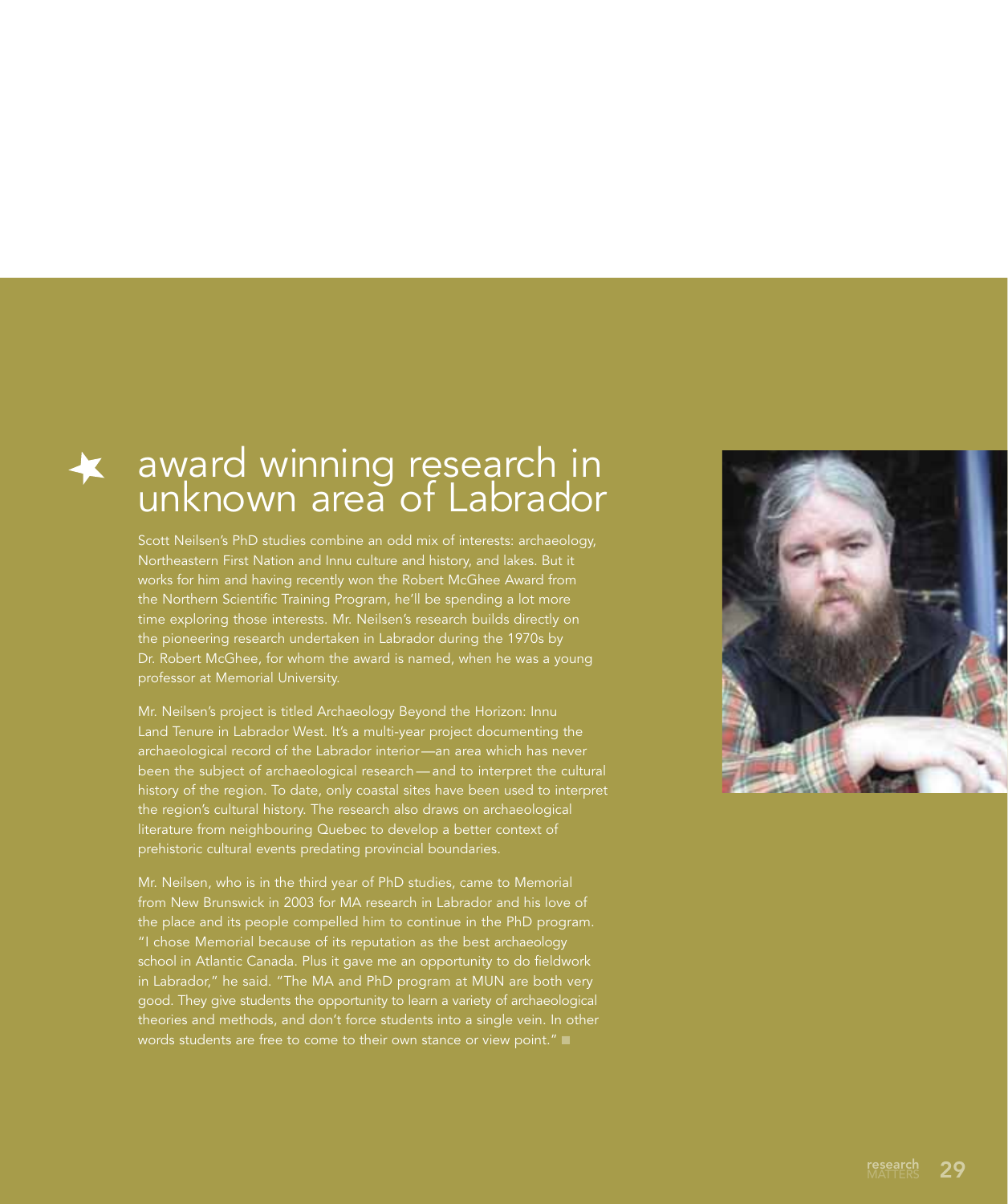

## **WINNING RESEARCH**

### MEMORIAL RECEIVES MORE THAN \$1.5 MILLION IN SSHRC FUNDING

The Government of Canada announced a \$202.2 million investment in research by the Social Sciences and Humanities Research Council (SSHRC). Of the \$1,653,792 awarded to Memorial University, \$826,896 will support the work of 11 researchers through SSHRC's Standard Research Grants Program, and \$187,462 will specifically support research in the areas of management, business and finance over the next three years.

The Standard Research Grants include projects such as Youth Engagement in Educational Change, with Drs. Morgan Gardner and Ursula Kelly of the Faculty of Education, Urbanization and Rapid Change in Newfoundland English, by Dr. Gerard Van Herk with the Department of Linguistics and Multiple Large Shareholders and Corporate Governance, with Dr. Omrane Guedhami with the Faculty of Business Administration.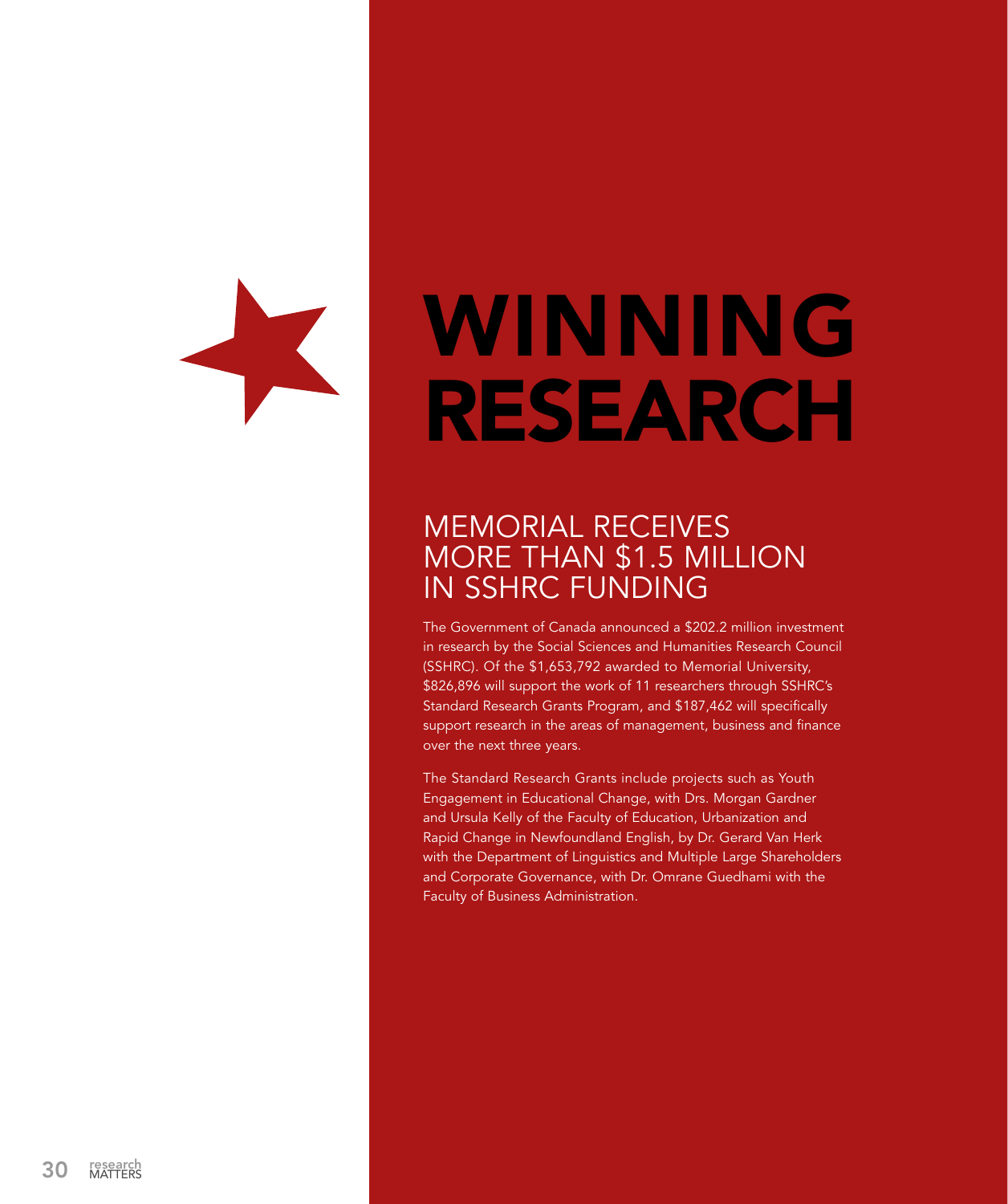### **K** MEMORIAL RESEARCH ON SEA BIRD TRACKING, CHILDHOOD AMNESIA AND MICROFLUIDIC COOLING DEVICES ARE TARGETED IN THE LATEST ROUND OF NSERC FUNDING

Memorial researchers are receiving \$7,019,244 for 59 grants in the latest round of NSERC funding. In addition, 83 scholarships worth \$1,304,700 were allocated to Memorial students. Funds will be distributed to several faculties and departments including the Faculties of Science, Engineering and Business Administration as well as the Departments of Earth Sciences and Computer Science, and the Marine Institute.

Dr. Bill Montevecci from the Department of Psychology is receiving \$33,680 for a project titled Foraging and Migratory Ecology of Eastern Canadian Seabirds. His research focuses on tracking freeranging seabirds to see how they provision themselves and their offspring. "Seabirds are Olympian fishers and survivors in the world's oceans. We have found some incredible deep diving and long-range foraging efforts by murres and gannets," explained Dr. Montevecci. "We have also learned that seabirds, like human fishers, can exhibit remarkable flexibility when fish conditions change as they often do in dynamic ocean environments… My aim is to understand how seabirds meet daily challenges in a bountiful but often unpredictable and unforgiving ocean that changes seasonally, annually and over their lifetimes. This information provides powerful natural indicators of the changing states of the marine environment and of conservation needs." He and his team also track birds over the North and South Atlantic Ocean in migration studies. In fact, they have found that some Newfoundland gannets are migrating to West Africa and mixing with European gannets there.

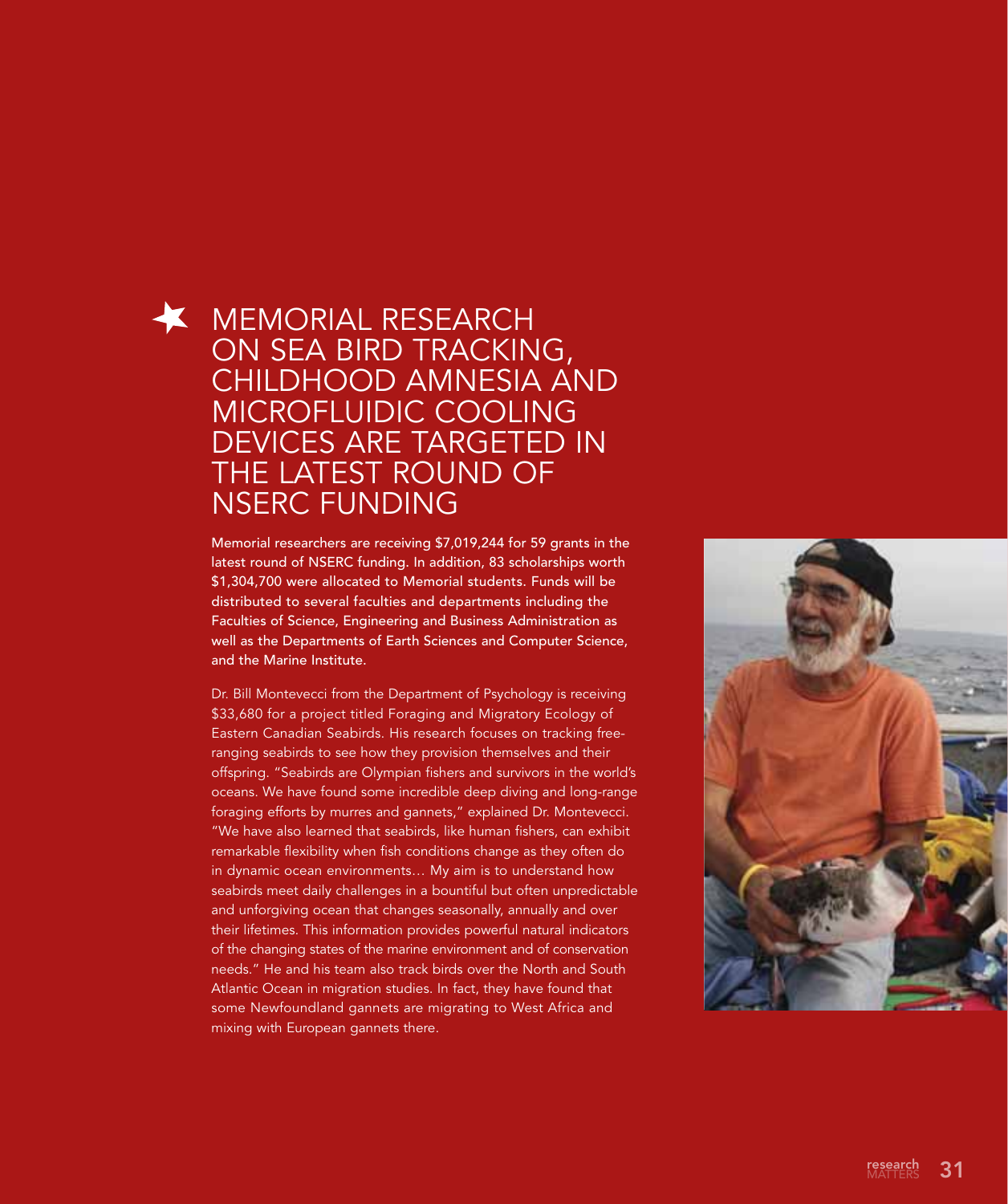

Dr. Carole Peterson, also from the Department of Psychology, will receive \$36,745 for her research project Eyewitness Memory and Infantile Amnesia in Children, a project that has been growing for more than a decade. She has been studying children's eyewitness memory for stressful events and whether children, who are extremely upset by an event, remember or describe it differently than children who are less upset, how the interviewer's questions can alter the child's recounting of what occurred, and what other individual difference variables (e.g., language skill, temperament, attachment) affect long-term memory. All of these have implications for children's reliability as witnesses in forensic situations. As well, Dr. Peterson is studying infantile amnesia, or the age of earliest memory and exploring the factors that affect when and what gets remembered years later.

Dr. Yuri Muzychka, Faculty of Engineering and Applied Science, along with co-applicants Drs. Christina Bottaro and Erika Merschrod from the Department of Chemistry, received \$150,000 under NSERC's equipment grants program for their project A System for Rapid Prototyping of Microfluidic Devices. This special equipment will allow the researchers to shrink down large scale lab processes onto chips with a very diverse range of applications from drug testing to cooling of computer chips. The small scale devices can also be applied to environmental monitoring for tasks such as detecting well contamination. These micro-fluidic devices can be made from a variety of materials (from plastics to metals) and with a wide range of channel sizes (down to micrometres) and geometries.

### CFI AWARDS MORE THAN \$600,000 TO MEMORIAL RESEARCHERS

Several Memorial researchers have received more than \$600,000 in funding from the Canada Foundation for Innovation (CFI) for a series of diverse projects. In total, five Memorial researchers received \$618,284. They include:

**DR. IVAN SAIKA-VOIVOD**, Department of Physics and Physical Oceanography, received funding for a project entitled Computer Simulation of Liquids, Soft Systems and Biomaterials.

**DR. JOHN WEBER**, assistant professor, School of Pharmacy, will develop a neuroscience laboratory.

**DR. THOMAS CHAPMAN**, Department of Biology, will set up an Insect Behaviour/Molecular Biology Research Laboratory.

**DR. BING CHEN**, Faculty of Engineering and Applied Science, is establishing a Northern Region Persistent Organic Pollution Control Laboratory.

**DR. MARIA MATHEWS**, Division of Community Health in the Faculty of Medicine, will set up a Physician and Medical Practice Registry.

In total, the CFI announced \$28 million in new funds to support 149 projects at 35 institutions across Canada. A total of \$23.3 million was awarded under the Leaders Opportunity Fund and \$4.6 million under the Infrastructure Operating Fund. At Memorial alone, the CFI has invested more than \$31 million in 91 projects, helping the university gain an international reputation for excellence thanks to projects such as the Atlantic Computational Excellence Network, Landmark Graphics Visualization Laboratory, Digital Research Centre for Qualitative Fieldwork, Ocean Observatory at Bonne Bay Marine Station and the Dr. Joe Brown Aquatic Research Building.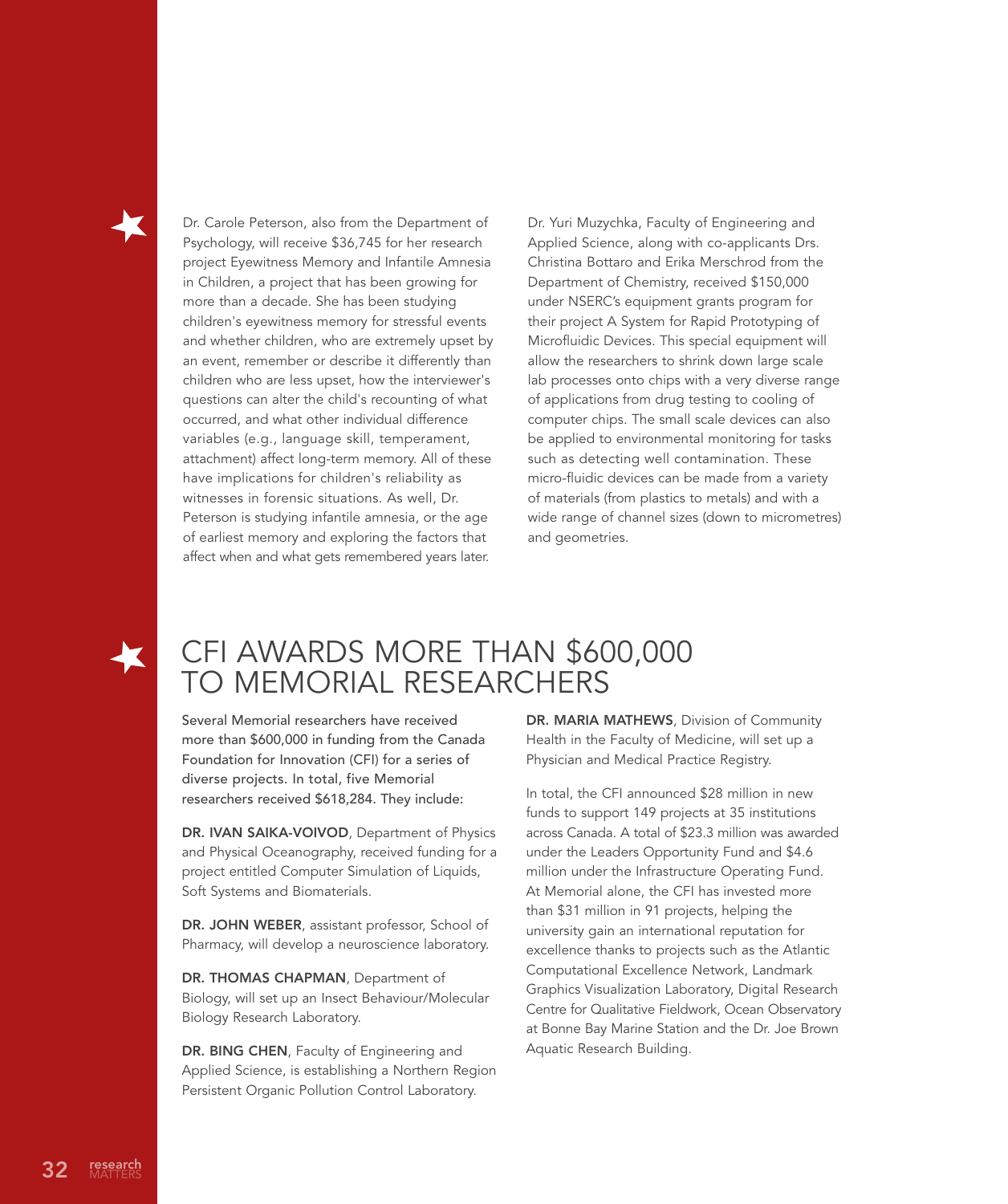

### MAJOR INVESTMENT FOR GENETICS RESEARCH

Newfoundland's unique gene pool and the presence of excellent researchers at Memorial University and Eastern Health convinced the Canada Foundation for Innovation (CFI) to select this province for one of only eight projects to be funded under the Research Hospital Fund.

Funding of \$11.2 million was announced this past summer to support the Newfoundland and Labrador Centre for Interdisciplinary Research in Human Genetics to be constructed close to the Health Sciences Centre. This represents about 40 per cent of the financial support needed for the centre, a joint project of Memorial's Faculty of Medicine and Eastern Health. CFI is providing the funding for research in founder population effect, in Newfoundland with a focus on human genetics research.



### \$5 MILLION INVESTED IN INSECT BEHAVIOUR, POLLUTION AND PHYSICIAN RETENTION

Researchers at Memorial University of Newfoundland have received \$5,073,122 from the Provincial government's Industrial Research and Innovation Fund (IRIF). Investments in these research and development projects include research on insect behaviour, ocean habitats, pollution in the far North, physician retention in the province, bone implants, the effects of nutraceuticals, birth defects, hypertension and neural regeneration. Some examples of projects include:

**DR. PAUL SNELGROVE** who has received over \$1.1 million towards two research projects. He has received \$1,002,517 towards a \$9,266,517 Canadian Healthy Oceans Network (CHONe). A partnership of 12 Canadian universities and levels of government, CHONe helps mobilize Canadian science capacities to respond to research challenges and knowledge gaps in ocean environments. Dr. Snelgrove received an additional \$97,988 to help investigate biodiversity loss and the deterioration of oceans.

**DR. PATRICK PARFREY** of the Faculty of Medicine, has received \$270,800 towards a \$3,270,800 project developing a Newfoundland and Labrador inter-disciplinary research centre in human genetics. The goal of this project is to initiate a database management program.

**DR. STEVE BUTT**, Faculty of Engineering and Applied Science, received \$650,000 towards a \$3.7 million project on advanced exploration drilling technology. The research will develop and commercialize a vibration-assisted rotary drilling tool.

The 20 research projects aided by the IRIF have a total value of more than \$26 million leveraging \$5.14 for every dollar invested by the provincial government. ■